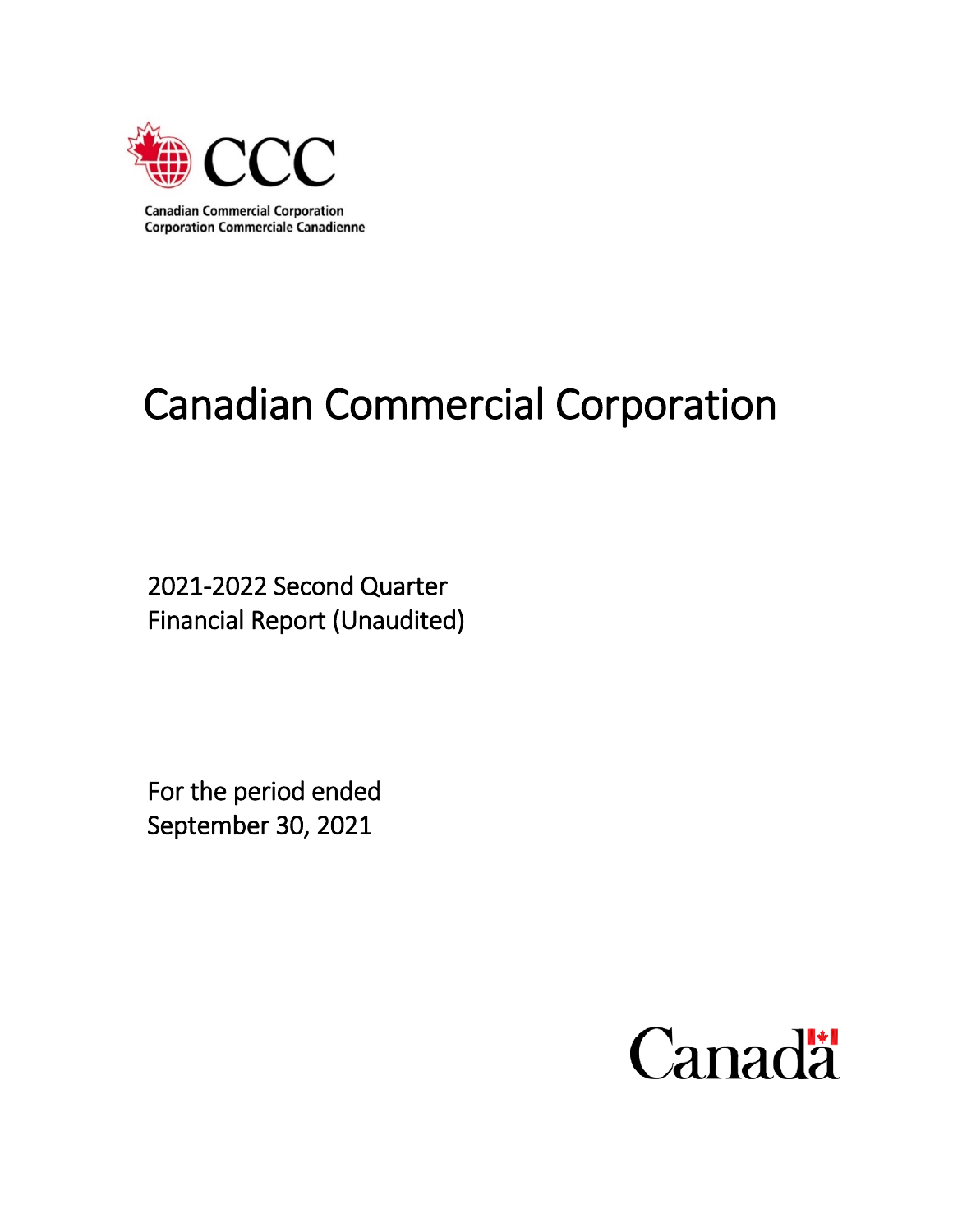# **TABLE OF CONTENTS**

| 1.              |  |
|-----------------|--|
| 2.              |  |
| 3.              |  |
| 4.              |  |
| 5.              |  |
| 6.              |  |
| 7.              |  |
| 8.              |  |
| 9.              |  |
| 10 <sub>1</sub> |  |
| 11.             |  |
| 12.             |  |
| 13.             |  |
| 14.             |  |
| 15.             |  |
| 16.             |  |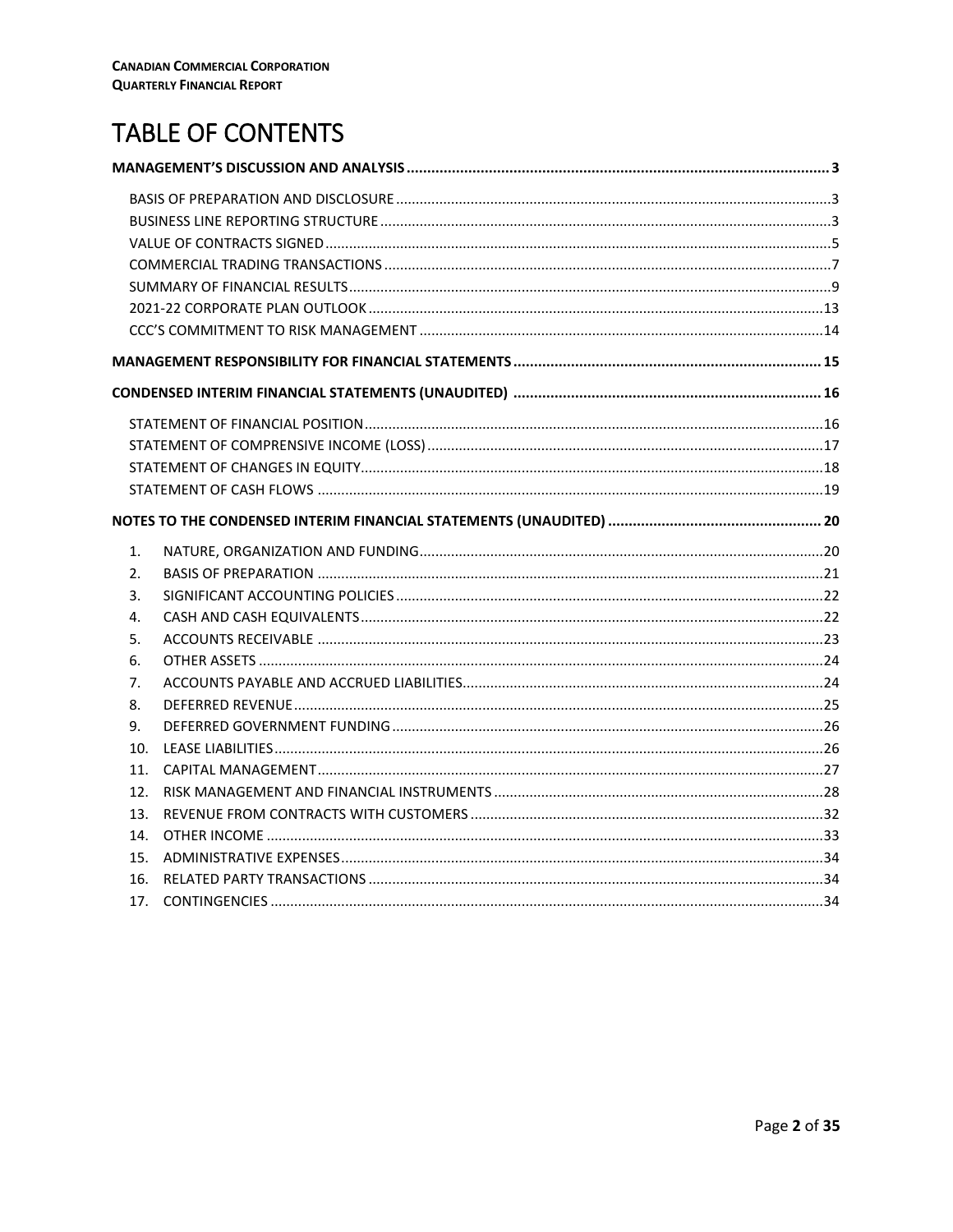# <span id="page-2-0"></span>MANAGEMENT'S DISCUSSION AND ANALYSIS

# <span id="page-2-1"></span>**BASIS OF PREPARATION AND DISCLOSURE**

The following management's discussion and analysis ("MD&A") was prepared in accordance with the Treasury Board of Canada's Directive on Accounting Standards: GC 5200 Crown Corporations Quarterly Financial Reports and is not intended to be a full MD&A. It should be read in conjunction with the Corporation's Annual report and audited annual financial statements and accompanying notes for the year ended March 31, 2021. All amounts presented are in Canadian dollars unless otherwise specified.

This document contains projections and other forward-looking statements regarding future events. Such statements require management to make assumptions that are subject to risk and uncertainty. Consequently, actual results may differ materially from expectations expressed in forward-looking statements. These risks and uncertainties are discussed in the risk section following the financial analysis.

The financial statements have been prepared in accordance with International Financial Reporting standards ("IFRS") as issued by the International Accounting Standards Board ("IASB") as reference for Generally Accepted Accounting Principles ("GAAP"). In the following discussion, the Corporation also uses certain non-GAAP financial measures, such as the Value of Contracts Signed ("VCS") and Commercial Trading Transactions ("CTT"), to evaluate its performance. Non-GAAP measures are defined and qualified when presented.

Historically, large contracts have materially affected the Corporation's financial statements, causing significant variations in certain year-over-year amounts on the Statement of Financial Position and the Statement of Comprehensive Income (Loss). The most significant of these contracts is the multi-year, multi-billion-dollar Armoured Brigades Program ("ABP") contract. Due to the magnitude of this contract, the ABP has been presented separately in certain sections of the MD&A.

# <span id="page-2-2"></span>**BUSINESS LINE REPORTING STRUCTURE**

CCC has three business lines which engage the exporting capabilities of small, medium, and large Canadian companies from across diverse sectors of the economy. Through these business lines, the Corporation supports the pursuit of business deals in government procurement markets around the world. The Corporation delivers value through government-to-government ("G2G") contracting arrangements, where CCC enters into a prime contract with an international government buyer - guaranteeing delivery of goods and services - and enters into a domestic contract with a Canadian company to supply and fulfill the contractual terms and conditions. The Corporation conducts all performance oversight and financial administration of these arrangements and helps to mitigate the buyers' risk, thereby providing an added incentive to procure from Canada. The Corporation also assists Government of Canada departments and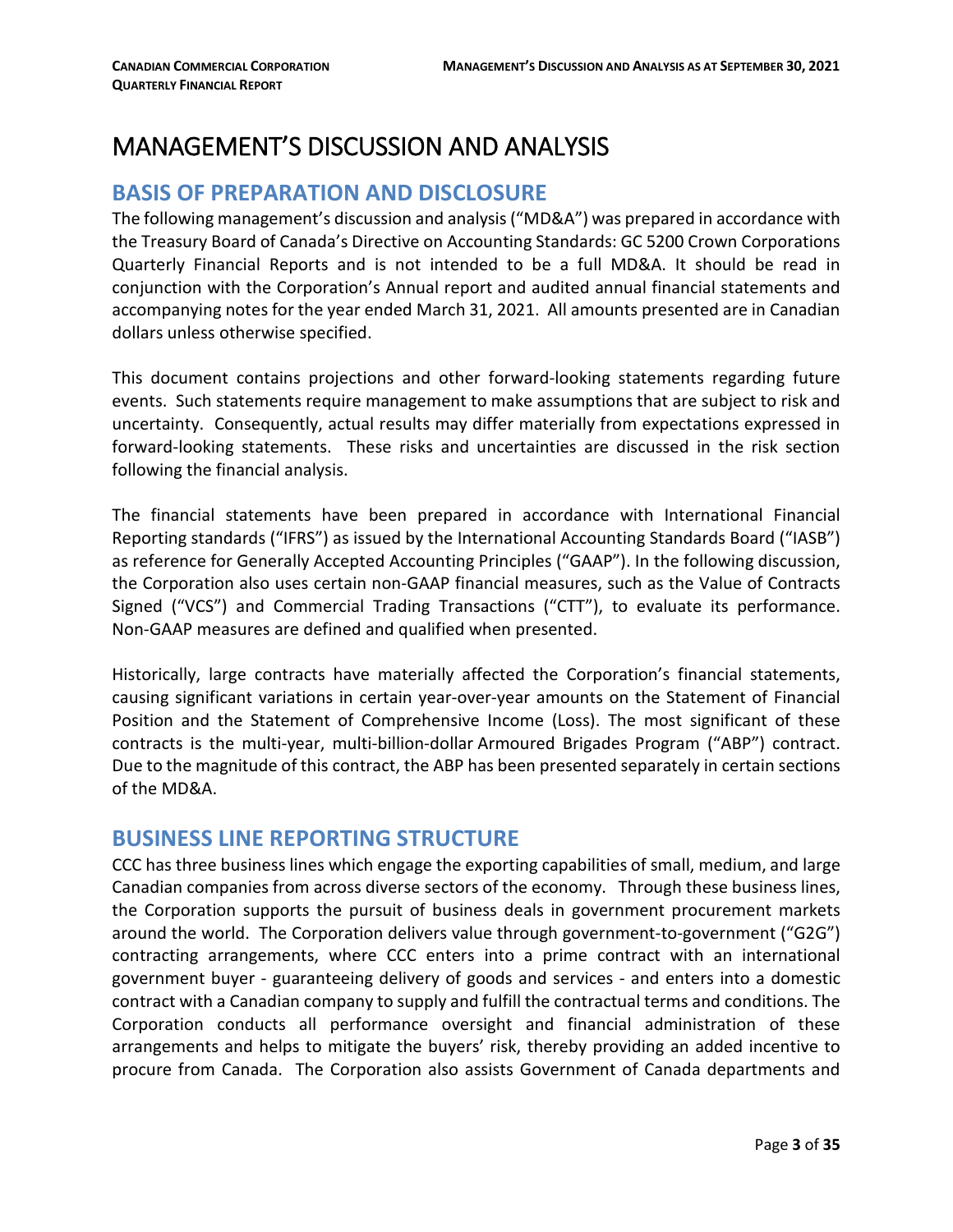agencies to fulfill complex purchasing needs related to various international commitments and programs.

#### **International Prime Contracting (IPC)**

The Corporation's International Prime Contracting ("IPC") business line is a fee-based service involving the establishment of G2G contracts with foreign government buyers.

The Corporation works with Canadian exporters of all sizes, across a diversified number of Canadian industrial sectors and focuses its efforts in five priority sectors: Aerospace, Clean Technology ("Cleantech"), Construction & Infrastructure, Defence and Information and Communications Technology ("ICT"). These growth sectors reflect priority areas for foreign buyers and align with the Government of Canada's progressive trade and investment agenda. The goal of these business activities is to increase the number of exporters that CCC serves while also supporting a wide range of Government of Canada priorities**.** Canadian exporters are internationally recognized as leaders in Aerospace and have specialized Cleantech expertise in areas of public utilities, transportation, and water management systems. Construction and Infrastructure is focused on international projects in emerging and developing markets and Defence relates to the export of goods and services for global defence and security. ICT includes Concessions contracts which include the establishment of lotteries by a Canadian exporter on behalf of foreign governments to generate revenues used to help relieve poverty and support social programs abroad. The business activities from all other industries are classified as Other which includes the export of agricultural products.

#### **Defence Production Sharing Agreement (DPSA)**

CCC supports significant Canadian export activity under the Defence Production Sharing Agreement ("DPSA"). The DPSA is CCC's core public policy mandate, which enables Canadian exporters to compete for contracts as part of the U.S. Department of Defense ("DoD") domestic supply base. Enabling access in this manner provides Canadian exporters with business opportunities which drive exports and jobs in Canada, while generating economic benefitsin both Canada and the U.S. CCC does not charge fees for services provided under the DPSA.

#### **Sourcing**

CCC assists Government of Canada departments and agencies in efficiently and effectively fulfilling urgent and complex procurement needs. This involves sourcing goods and services to meet a variety of international commitments or programming needs. CCC charges a fee to cover its costs to manage these programs.

Additionally, on behalf of Global Affairs Canada ("GAC"), CCC manages 10 Canadian Trade Offices in China. These offices, located in China's rapidly developing second-tier cities, provide support to Canadian companies as they seek to enter the Chinese market, while also providing a cost-effective trade representation solution for GAC. CCC recovers all of its costs from this program and charges a fee to GAC for its services.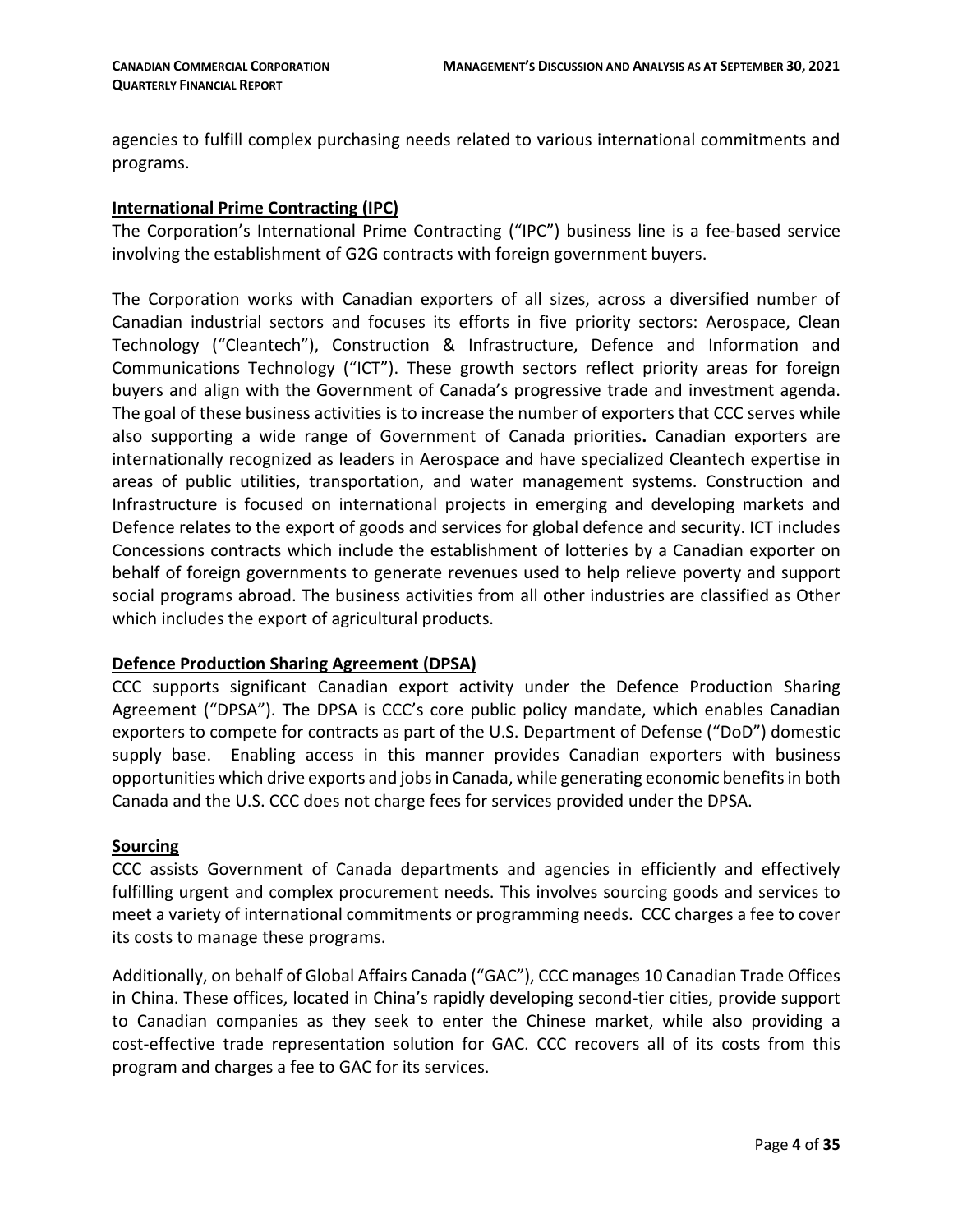#### **Small and medium sized enterprises (SMEs)**

Small-and-medium-enterprises ("SMEs") from across Canadian industrial sectors are an important part of CCC's IPC, DPSA, and Sourcing activities. CCC supports the development of trade between SME exporters and foreign government buyers by forging connections, lowering transactional risks and providing access to new and emerging international markets. Consistent with Global Affairs Canada, CCC defines SMEs as Canadian companies with less than 500 employees. Where appropriate, comparative SME figures have been reclassified to align with this definition. $^1$  $^1$ 

## <span id="page-4-0"></span>**VALUE OF CONTRACTS SIGNED**

VCS is a non-GAAP measure used by the Corporation that represents the value of contracts and amendments signed in a given period. It measures the total value of goods or services to be delivered over the entire duration of a contract and hence, represents the full contract value when the contract is signed.

The tables below present the VCS by business line for the three and six month periods ended September 30, 2021 and 2020.

|                                |                       |         |                   |           |           | For the three months ended September 30. |            | For the six months ended September 30. |         |         |         |           |           |          |            |      |  |
|--------------------------------|-----------------------|---------|-------------------|-----------|-----------|------------------------------------------|------------|----------------------------------------|---------|---------|---------|-----------|-----------|----------|------------|------|--|
|                                |                       |         |                   |           |           |                                          |            |                                        |         |         |         |           |           |          | % of Total |      |  |
| VCS by business line (\$000's) |                       | 2021    | 2020<br>\$ Change |           |           |                                          | % Change   |                                        | 2021    | 2020    |         |           | \$ Change | % Change | 2021       | 2020 |  |
| <b>IPC</b>                     |                       |         |                   |           |           |                                          |            |                                        |         |         |         |           |           |          |            |      |  |
| Core IPC                       |                       | 15,317  |                   | 59,661 \$ |           | (44, 344)                                | $(74%)$ \$ |                                        | 22.579  |         | 54.125  |           | (31, 546) | (58%)    | 4%         | 9%   |  |
| Concessions                    |                       | 52.467  |                   | 36,234    |           | 16,233                                   | 45%        |                                        | 112.698 |         | 58,713  |           | 53,985    | 92%      | 20%        | 10%  |  |
| <b>DPSA</b>                    |                       | 242.605 |                   | 281,692   |           | (39,087)                                 | (14%)      |                                        | 415,727 |         | 455,248 |           | (39, 521) | (9%)     | 75%        | 79%  |  |
| Sourcing                       |                       | 263     | 1,523             |           |           | (1,260)                                  | (83%)      |                                        | 294     |         | 8,955   |           | (8,661)   | (97%)    | $< 1\%$    | 2%   |  |
| <b>Total</b>                   | 310.652<br>379.110 \$ |         |                   |           | (68, 458) | $(18%)$ \$                               |            | 551,298                                |         | 577.041 |         | (25, 743) | (4%       | 100%     | 100%       |      |  |

The above figures include VCS with SMEs as follows:

|                          |                                |        |  |           | For the three months ended September 30. |            | For the six months ended September 30. |         |         |         |           |           |          |            |      |  |
|--------------------------|--------------------------------|--------|--|-----------|------------------------------------------|------------|----------------------------------------|---------|---------|---------|-----------|-----------|----------|------------|------|--|
|                          |                                |        |  |           |                                          |            |                                        |         |         |         |           |           |          | % of Total |      |  |
| SME VCS by business line |                                |        |  |           |                                          |            |                                        |         |         |         |           |           |          |            |      |  |
| (5000's)                 |                                | 2021   |  | 2020      | \$ Change                                | % Change   |                                        | 2021    |         | 2020    |           | \$ Change | % Change | 2021       | 2020 |  |
| <b>IPC</b>               |                                |        |  |           |                                          |            |                                        |         |         |         |           |           |          |            |      |  |
| Core IPC                 |                                | 14.902 |  | 59,575 \$ | (44, 673)                                | $(75%)$ \$ |                                        | 21,387  |         | 63,206  |           | (41, 819) | (66%)    | 10%        | 26%  |  |
| <b>DPSA</b>              |                                | 51,590 |  | 104,132   | (52, 542)                                | (50%)      |                                        | 182,173 |         | 169,260 |           | 12,913    | 8%       | 89%        | 71%  |  |
| Sourcing                 |                                | 263    |  | 180       | 83                                       | 46%        |                                        | 260     |         | 7,612   |           | (7, 352)  | (97%)    | $< 1\%$    | 3%   |  |
| Total                    | 66,755<br>163.887<br>(97, 132) |        |  |           | $(59%)$ \$                               |            | 203.820                                |         | 240,078 |         | (36, 258) | (15%)     | 100%     | 100%       |      |  |

Total VCS decreased by \$25.7 million or 4% compared to the prior year as a result of a combined decrease of \$79.7 million across all of the Corporation's business lines except for Concessions where VCS increased by \$54.0 million. Additionally, SME VCS decreased by \$36.3 million which was the net result of a combined decrease in SME VCS of \$49.2 million from Core IPC and Sourcing partially offset by an increase in SME VCS of \$12.9 million from DPSA.

<span id="page-4-1"></span> <sup>1</sup> Prior to fiscal year 2021-2022, SMEs were defined as Canadian companies with <500 employees, <\$50 million in revenue, and with a SME parent (if applicable).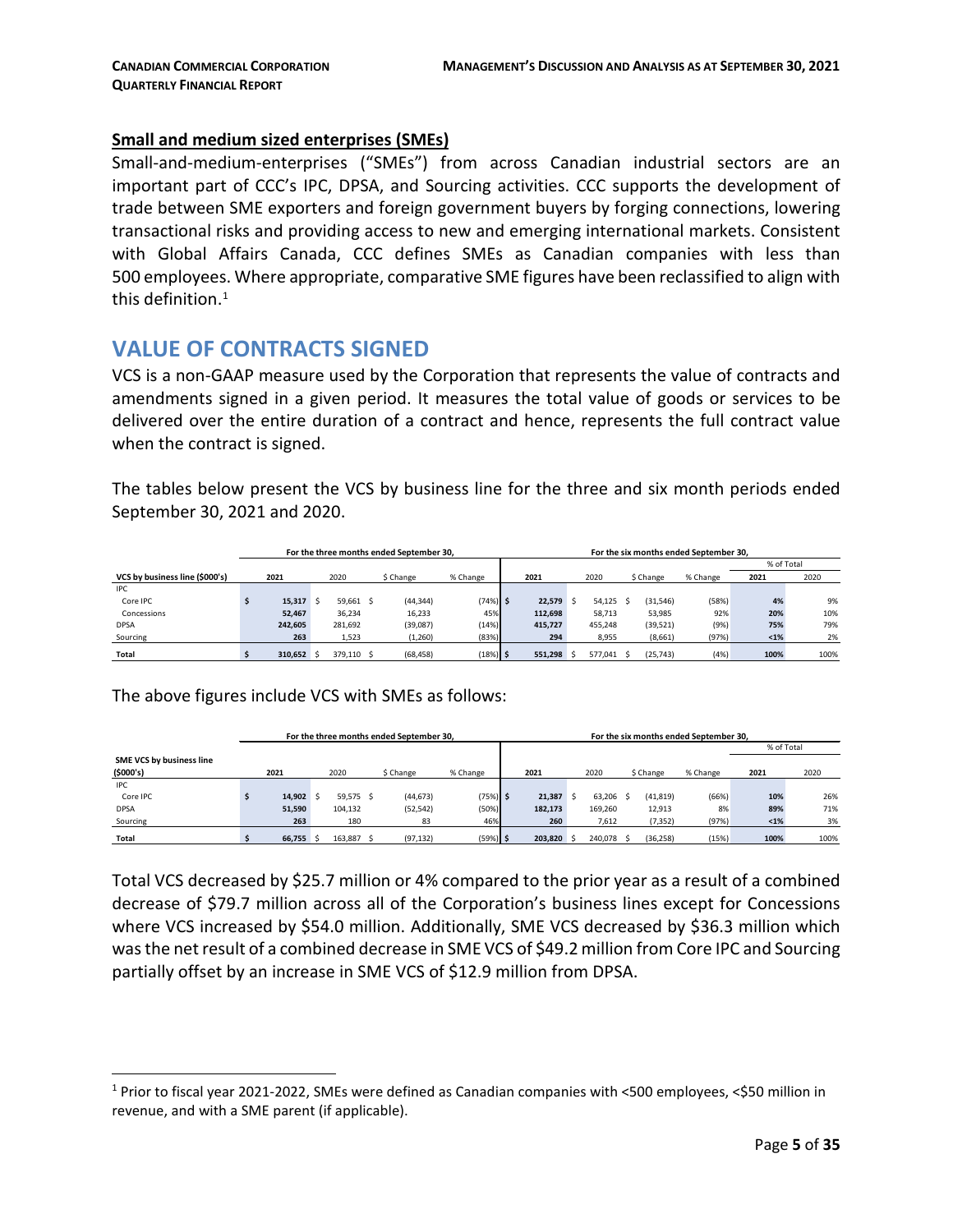The sales cycle for international government contracting is often measured in years, and can be directly impacted by foreign political, economic and geo-political events beyond the control of CCC. This results in a business cycle that is difficult to predict accurately and repeat consistently.

The graph below presents the VCS by sector for the six months ended September 30, 2021.



# **VCS BY SECTOR (IN \$000'S AND %)**

- ICT VCS of \$258.3 million were primarily from DPSA (\$144.8 million) as well as the Concessions business line (\$112.7 million).
- Aerospace VCS of \$126.5 million were from DPSA.
- Defence VCS of \$80.3 million were primarily from DPSA (\$79.7 million)
- VCS of \$86.1 million classified within the "Other" category were from DPSA (\$64.7 million) as well as from Core IPC (\$21.4 million) primarily related to business activities in support of the agricultural sector in Cuba (\$12.1 million) and the sale of potash to Bangladesh (\$9.0 million).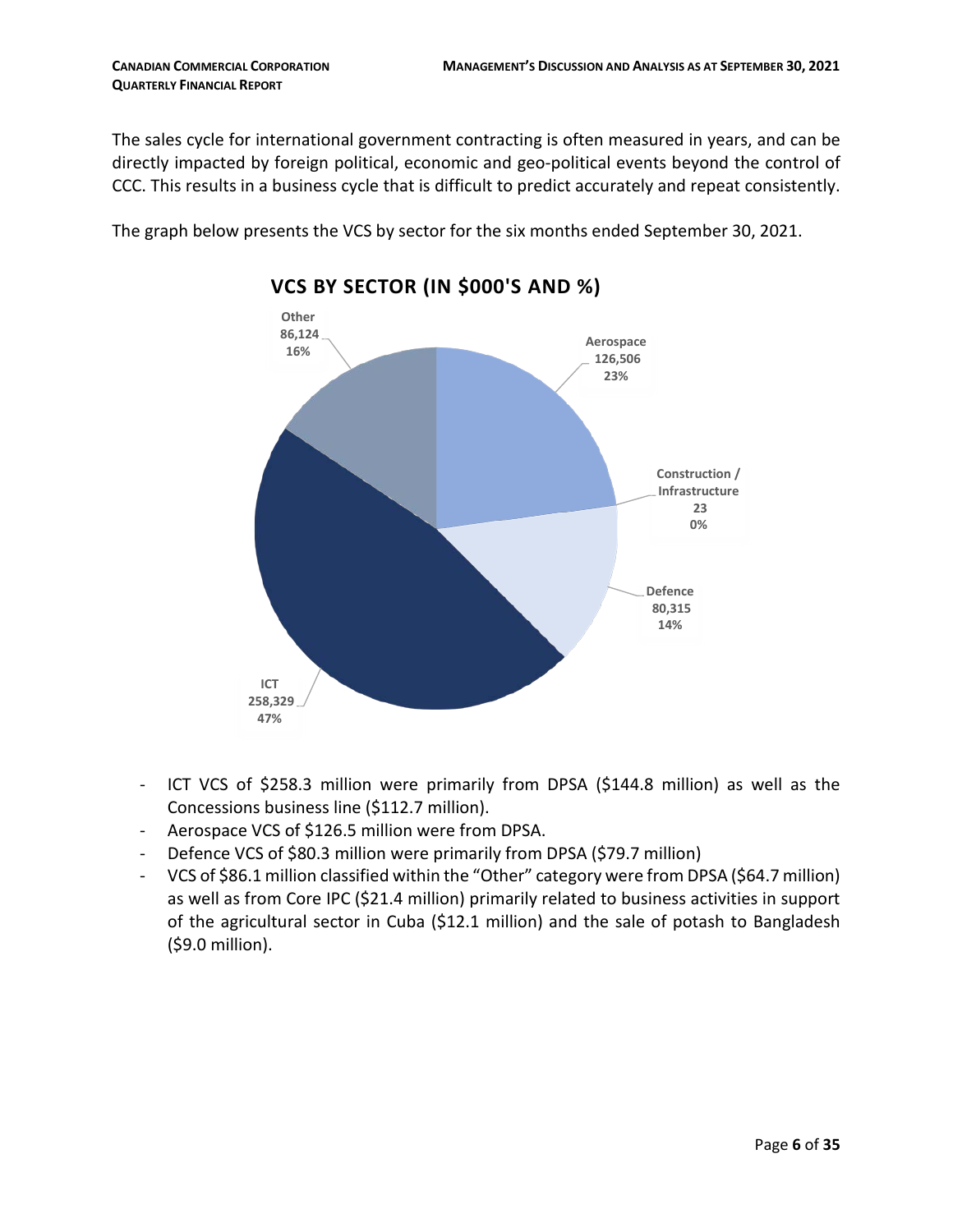# <span id="page-6-0"></span>**COMMERCIAL TRADING TRANSACTIONS**

Commercial Trading Transactions ("CTT") is a non-GAAP measure used by the Corporation that represents the value of goods and services delivered under contract during the reporting period (i.e., an economic activity measure). Given the Corporation's status as an agent for reporting under International Financial Reporting Standards, CTT is not recognized as revenue. The Corporation continues to capture CTT data since this is a measure of the Corporation's impact on the Canadian economy.

The tables below reflect CTT by business line for the three and six month periods ended September 30, 2021 and 2020.

|                                |                          | For the three months ended September 30. |  |            | For the six months ended September 30. |  |                          |  |           |  |            |          |            |      |
|--------------------------------|--------------------------|------------------------------------------|--|------------|----------------------------------------|--|--------------------------|--|-----------|--|------------|----------|------------|------|
|                                |                          |                                          |  |            |                                        |  |                          |  |           |  |            |          | % of Total |      |
| CTT by business line (\$000's) | 2021                     | 2020                                     |  | \$ Change  | % Change                               |  | 2021                     |  | 2020      |  | \$ Change  | % Change | 2021       | 2020 |
| <b>IPC</b>                     |                          |                                          |  |            |                                        |  |                          |  |           |  |            |          |            |      |
| Core IPC                       | $23.775$ \$              | 38.655 \$                                |  | (14, 880)  | $(38%)$ \$                             |  | $51,913$ \$              |  | 76.741    |  | (24, 828)  | (32%)    | 9%         | 6%   |
| Concessions                    | 52.467                   | 36,234                                   |  | 16,233     | 45%                                    |  | 112.698                  |  | 58,713    |  | 53,985     | 92%      | 20%        | 5%   |
| <b>DPSA</b>                    | 208.795                  | 208.804                                  |  | (9)        | (0%)                                   |  | 404.439                  |  | 418.316   |  | (13, 877)  | (3%)     | 70%        | 33%  |
| Sourcing                       | 866                      | 9,071                                    |  | (8, 205)   | (90%)                                  |  | 8,761                    |  | 9,399     |  | (638)      | (7%)     | 2%         | < 1% |
| <b>Total excluding ABP</b>     | 285.903 \$               | 292.764 \$                               |  | (6,861)    | (2%)                                   |  | 577.811 \$               |  | 563.169   |  | 14.642     | 3%       | 100%       | 45%  |
| ABP                            | $\overline{\phantom{a}}$ | 683.636                                  |  | (683, 636) | (100%)                                 |  | $\overline{\phantom{0}}$ |  | 695.641   |  | (695, 641) | (100%)   | 0%         | 55%  |
| <b>Total including ABP</b>     | 285.903 \$               | 976.400                                  |  | (690.497)  | $(71%)$ \$                             |  | 577.811                  |  | 1.258.810 |  | (680,999)  | (54%)    | 100%       | 100% |

The above figures include CTT with SMEs as follows:

|                                    |         | For the three months ended September 30. |           |            | For the six months ended September 30. |             |  |         |  |           |          |            |      |
|------------------------------------|---------|------------------------------------------|-----------|------------|----------------------------------------|-------------|--|---------|--|-----------|----------|------------|------|
|                                    |         |                                          |           |            |                                        |             |  |         |  |           |          | % of Total |      |
| SME CTT by business line (\$000's) | 2021    | 2020                                     | \$ Change | % Change   |                                        | 2021        |  | 2020    |  | \$ Change | % Change | 2021       | 2020 |
| <b>IPC</b>                         |         |                                          |           |            |                                        |             |  |         |  |           |          |            |      |
| Core IPC                           | 21.171S | 20.080                                   | 1.091     | $5%$ \$    |                                        | $46.411$ \$ |  | 24.656  |  | 21.755    | 88%      | 26%        | 14%  |
| <b>DPSA</b>                        | 45.481  | 64,706                                   | (19, 225) | (30%)      |                                        | 123,115     |  | 139,618 |  | (16, 503) | (12%)    | 70%        | 82%  |
| Sourcing                           | 640     | 6,224                                    | (5,584)   | (90%)      |                                        | 7,265       |  | 6,518   |  | 747       | 11%      | 4%         | 4%   |
| Total                              | 67,292  | 91,010                                   | (23, 718) | $(26%)$ \$ |                                        | 176,791 \$  |  | 170,792 |  | 5,999     | 4%       | 100%       | 100% |

Total CTT decreased by \$681.0 million or 54% compared to prior year. This was primarily due to a decrease in CTT of \$695.6 million from the ABP program as well as a combined decrease in CTT of \$39.4 million across all other business lines except for Concessions, which had an increase of \$54.0 million compared to the same period in the prior year. CTT with SMEs increased by \$6.0 million which was primarily attributable to an increase of \$21.8 million from Core IPC and partially offset by a decrease in SME CTT from DPSA of \$16.5 million.

CTT have variations when comparing year-over-year results, which is reflective of the timing of specific contract requirements and associated delivery schedules. Furthermore, CTT for fiscal 2021-2022 continues to be impacted by the Coronavirus 2019 (COVID-19) pandemic as some activities and deliveries were delayed due to disruptions in the supply chain and foreign buyers focusing on their domestic response to COVID-19.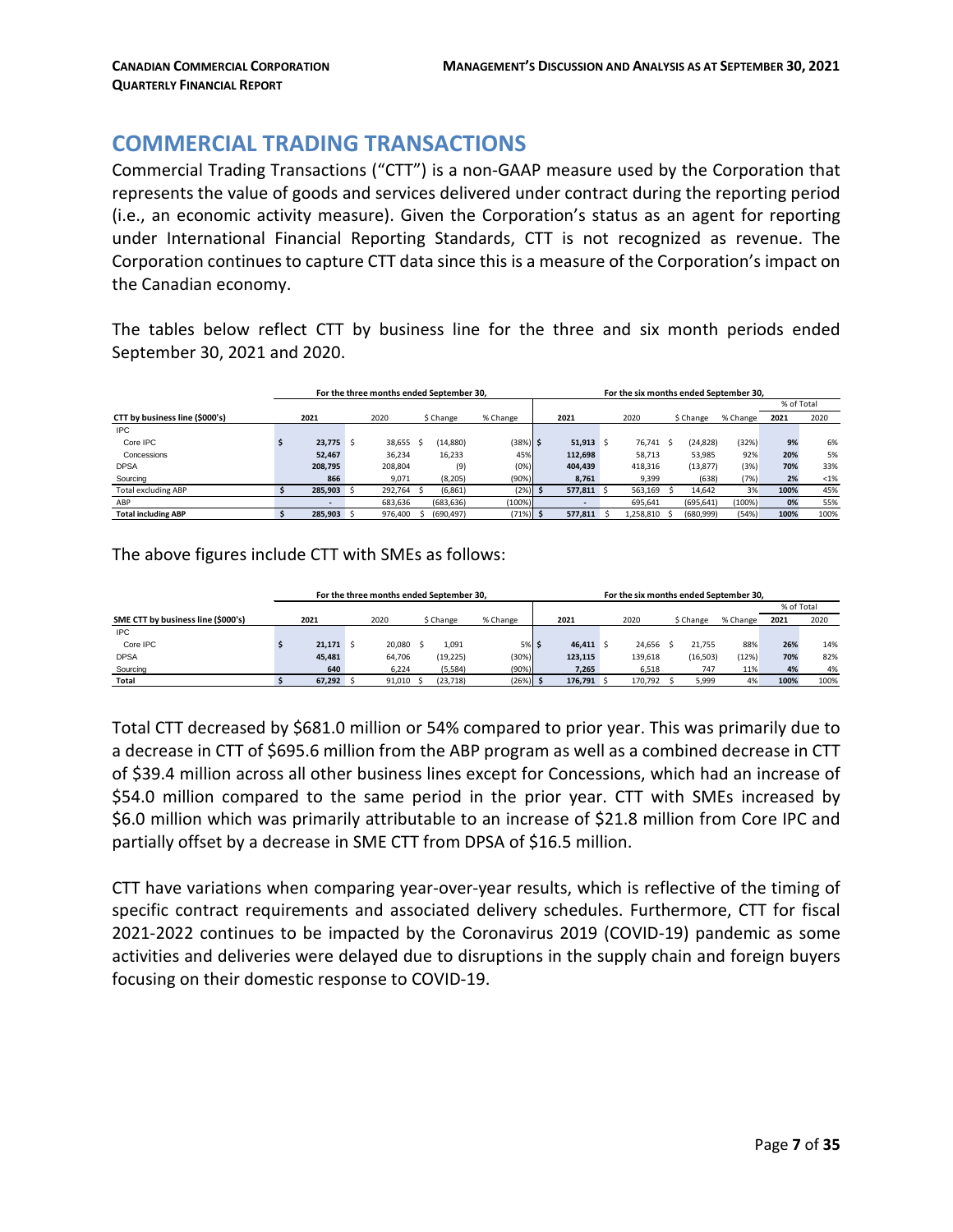Overall, CTT trends in a similar direction to VCS for contracts related to the DPSA and Concessions. This is due to the more regular and consistent year-over-year VCS results for these contracts. In contrast, given the irregular nature of international contracts, CTT in the Core IPC and Sourcing business lines will often trend in different directions than VCS signed in the same year.

The graph below presents the CTT by sector for the six months ended September 30, 2021.



**CTT BY SECTOR (IN \$000'S AND %)**

- ICT CTT of \$208.7 million were primarily from the Concessions business line (\$112.7 million) as well as from DPSA (\$93.7 million).
- Aerospace CTT of \$101.2 million were from DPSA (\$90.2 million) and from the Core IPC business line (\$11.0 million) related to aircraft sales to Morocco.
- Defence CTT of \$136.9 million were primarily from DPSA (\$134.1 million).
- CTT classified within the "Other" sector of \$128.7 million were from DPSA (\$84.8 million) and the Core IPC business line (\$35.4 million) primarily related to the sale of potash to Bangladesh (\$28.4 million) and business activities in support of the agricultural and tourism sectors in Cuba (\$6.9 million). Additionally, the "Other" sector also includes Sourcing CTT of \$8.5 million primarily related to the provision of personal protective equipment to Ethiopia in response to COVID-19.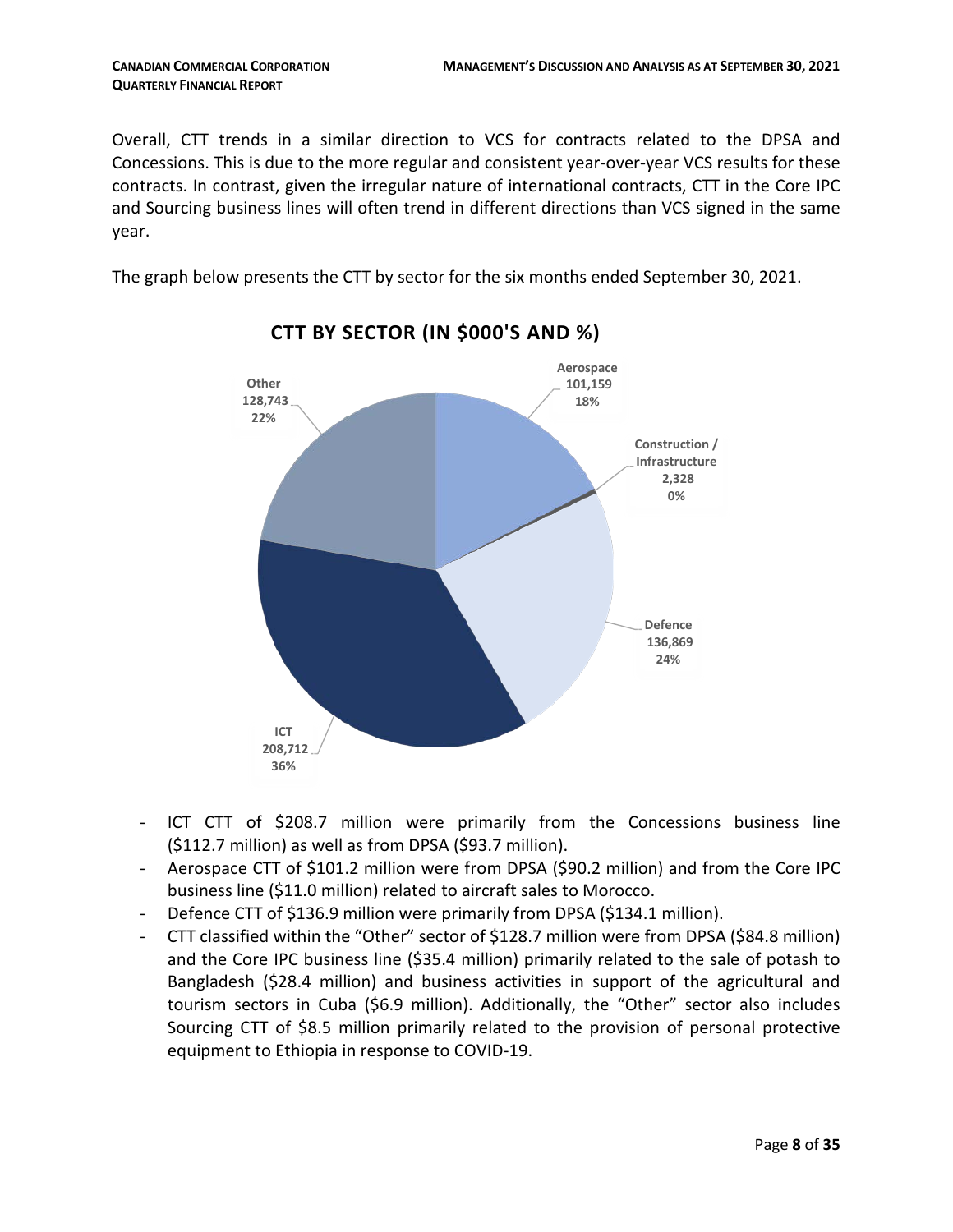# <span id="page-8-0"></span>**SUMMARY OF FINANCIAL RESULTS**

A discussion of CCC's financial highlights for the three and six month periods ended September 30, 2021, follows.

The April 2021 budget release from the Government of Canada included annual funding of \$13.0 million for CCC to cover the costs of delivering Canada's commitment under the DPSA commencing in fiscal year 2021-2022. The funding will assist CCC to maximize both the number of exporters served and economic value of transactions to Canada related to the DPSA.

### **Statement of Comprehensive Income discussion**

|                                 |              |       | For the three months ended September 30. |                            | For the six months ended September 30. |              |  |              |  |           |          |
|---------------------------------|--------------|-------|------------------------------------------|----------------------------|----------------------------------------|--------------|--|--------------|--|-----------|----------|
| Net profit (loss) (\$000's)     | 2021         | 2020  | \$ Change                                | % Change                   |                                        | 2021         |  | 2020         |  | \$ Change | % Change |
| Fees for service revenue        | 1.267        | 5,767 | (4,500)                                  | $(78%)$ \$                 |                                        | 2,609        |  | 7,353        |  | (4,744)   | (65%)    |
| Finance and Other income        | 73           | 130   | (57)                                     | (44%)                      |                                        | 171          |  | 246          |  | (75       | (30%)    |
| Government funding              | 3,119        |       | 3,119                                    | 100%                       |                                        | 6,122        |  |              |  | 6,122     | 100%     |
| Expenses                        | 6,072        | 5.594 | 478                                      | 9%                         |                                        | 12,277       |  | 11.809       |  | 468       | 4%       |
| Gain (loss) on foreign exchange | 222          | (13)  | 235                                      | >100%                      |                                        |              |  | (109)        |  | 114       | >100%    |
| Net profit (loss)               | $(1,391)$ \$ | 290   | (1,681)                                  | $\langle 100\% \rangle$ \$ |                                        | $(3,370)$ \$ |  | $(4,319)$ \$ |  | 949       | 22%      |

For the six months ended September 30, 2021, the Corporation recorded a net loss of \$3.4 million, an improvement of \$949 thousand from the prior year net loss of \$4.3 million. This favorable variance was primarily driven by the recognition of \$6.1 million in funding from the Government of Canada which was offset by a decrease in Fees for service revenue of \$4.7 million and an increase in expenses of \$468 thousand compared to prior year levels.

#### *Revenues*

*Fees for service by business line*

|                                   |                          | For the three months ended September 30, |           |            | For the six months ended September 30. |       |            |           |          |            |      |  |  |
|-----------------------------------|--------------------------|------------------------------------------|-----------|------------|----------------------------------------|-------|------------|-----------|----------|------------|------|--|--|
|                                   |                          |                                          |           |            |                                        |       |            |           |          | % of Total |      |  |  |
| Fees for service by business line |                          |                                          |           |            |                                        |       |            |           |          |            |      |  |  |
| (5000's)                          | 2021                     | 2020                                     | \$ Change | % Change   | 2021                                   | 2020  |            | \$ Change | % Change | 2021       | 2020 |  |  |
| <b>IPC</b>                        |                          |                                          |           |            |                                        |       |            |           |          |            |      |  |  |
| Core IPC                          | 526                      | 1,089                                    | (563)     | $(52%)$ \$ | $1,115$ \$                             |       | $2,005$ \$ | (890)     | (44%)    | 43%        | 27%  |  |  |
| Concessions                       | 219                      | 179                                      | 40        | 22%        | 449                                    | 302   |            | 147       | 49%      | 17%        | 4%   |  |  |
| Sourcing                          | 522                      | 605                                      | (83)      | (14%)      | 1,045                                  | 1,045 |            |           | 0%       | 40%        | 14%  |  |  |
| <b>Total excluding ABP</b>        | 1,267                    | 1,873                                    | (606)     | $(32%)$ \$ | $2,609$ \$                             |       | $3,352$ \$ | (743)     | (22%)    | 100%       | 46%  |  |  |
| ABP                               | $\overline{\phantom{a}}$ | 3,894                                    | (3,894)   | (100%)     |                                        | 4,001 |            | (4,001)   | (100%)   | 0%         | 54%  |  |  |
| <b>Total including ABP</b>        | 1.267                    | 5,767                                    | (4,500)   | $(78%)$ \$ | $2.609$ \$                             | 7,353 |            | (4,744)   | (65%)    | 100%       | 100% |  |  |

The Corporation charges Fees for service on all contracts, except the DPSA. Fees are generally calculated as a percentage of the contract value. Fees are negotiated on a contract-by-contract basis, and, within an acceptable range, are generally reflective of a project's risk profile and competitive market conditions. Fees are recognized as revenue when the Corporation has completed its performance obligation pursuant to each contract and are generally commensurate with CTT.

For the six months ended September 30, 2021, total Fees for service of \$2.6 million were \$4.7 million lower compared to prior year. The period-over-period decrease was primarily driven by a decrease of \$4.0 million in Fees for service from ABP in addition to a net decrease of \$743 thousand across all business lines.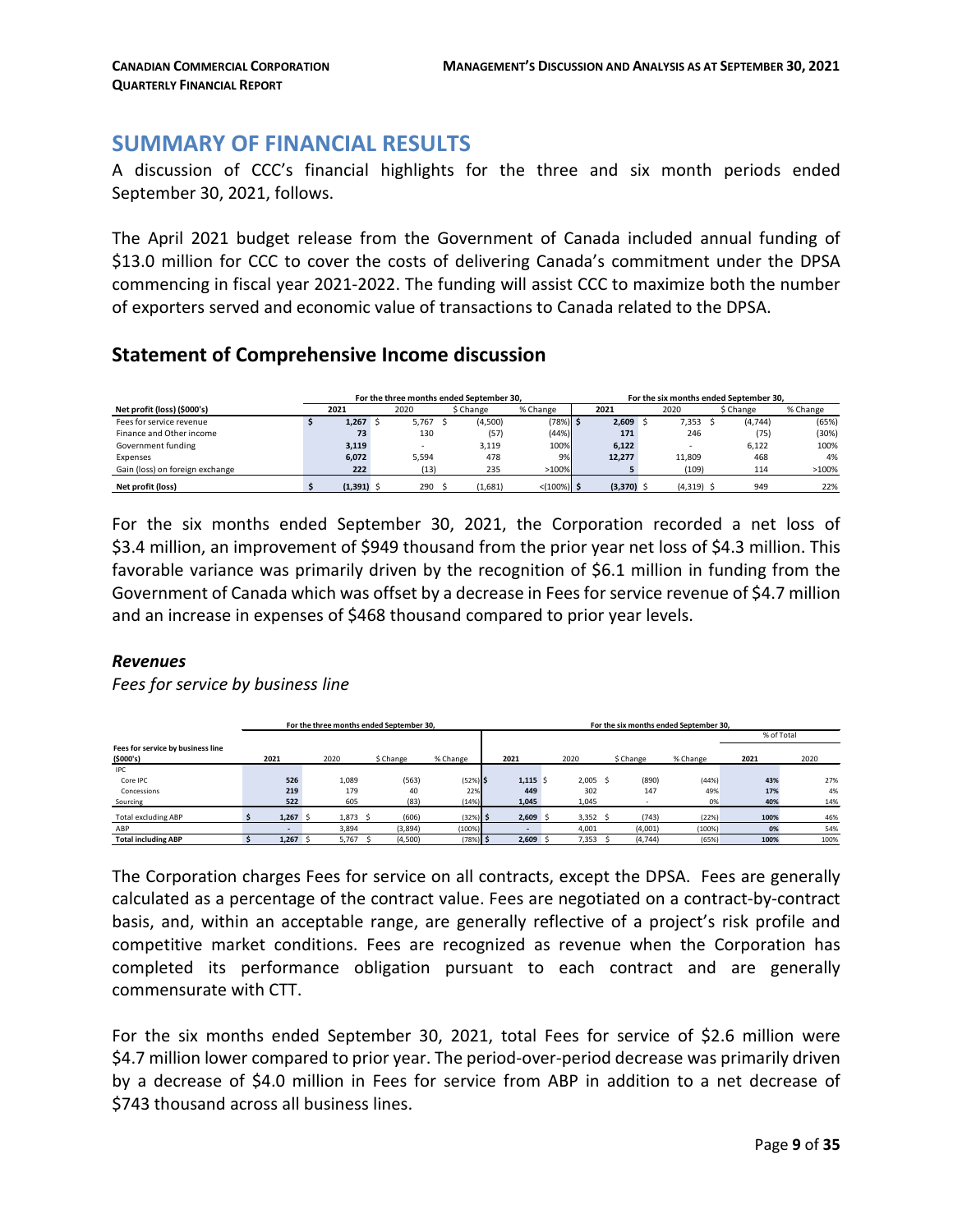#### *Expenses*

*Administrative expenses*

|                                             |             | For the three months ended September 30 |       |      |                    |    |               | For the six months ended September 30 |        |  |           |          |            |         |  |
|---------------------------------------------|-------------|-----------------------------------------|-------|------|--------------------|----|---------------|---------------------------------------|--------|--|-----------|----------|------------|---------|--|
|                                             |             |                                         |       |      |                    |    |               |                                       |        |  |           |          | % of Total |         |  |
| Administrative expenses (\$000's)           | 2021        |                                         | 2020  |      | \$ Change % Change |    | 2021          |                                       | 2020   |  | \$ Change | % Change | 2021       | 2020    |  |
| Workforce compensation and related expenses | 4,376<br>Ś. | Ŝ                                       | 3,805 | 571  | 15%                | \$ | $8.794 \pm 5$ |                                       | 8,395  |  | 399       | 5%       | 73%        | 72%     |  |
| Contract management services                | 634         |                                         | 639   | (5)  | $>(1)\%$           |    | 1,284         |                                       | 1,279  |  |           | $< 1\%$  | 11%        | 11%     |  |
| Consultants                                 | 299         |                                         | 332   | (33) | (10%)              |    | 677           |                                       | 431    |  | 246       | 57%      | 6%         | 4%      |  |
| Rent and related expenses                   | 192         |                                         | 206   | (14) | (7%)               |    | 450           |                                       | 543    |  | (93)      | (17%)    | 4%         | 5%      |  |
| Software, hardware and support              | 198         |                                         | 169   | 29   | 17%                |    | 396           |                                       | 387    |  | 9         | 2%       | 3%         | 3%      |  |
| Depreciation                                | 143         |                                         | 190   | (47) | (25%)              |    | 291           |                                       | 376    |  | (85)      | (23%)    | 2%         | 3%      |  |
| Communications                              | 50          |                                         | 123   | (73) | (59%)              |    | 105           |                                       | 146    |  | (41)      | (28%)    | $1%$       | 1%      |  |
| Travel and hospitality                      | 34          |                                         | 6     | 28   | >100%              |    | 35            |                                       | 21     |  | 14        | 67%      | $1%$       | $< 1\%$ |  |
| Other expenses                              | 91          |                                         | 72    | 19   | 26%                |    | 141           |                                       | 127    |  | 14        | 11%      | $1\%$      | 1%      |  |
| Total                                       | 6.017       |                                         | 5.542 | 475  | 9%                 | Ŝ  | 12.173        | S.                                    | 11.705 |  | 468       | 4%       | 100%       | 100%    |  |

For the six months ended September 30, 2021, administrative expenses of \$12.2 million were \$468 thousand, or 4%, higher compared to prior year levels. The variance was primarily driven by an increase in workforce compensation and related expenses (\$399 thousand) as vacant key positions from the same period in the prior year were filled and an increase in consultant expenses (\$246 thousand) primarily attributable to fees for professional services incurred in relation to contract management of certain export projects. CCC continuously reviews and improves the alignment between the Corporation's resources and operational activities. Budgets are set with assumptions regarding capacity required to deliver the Corporation's forecasted contract activities and are managed with a view to controlling expenditures relative to revenues earned throughout the year. CCC continues to strengthen its culture of continuous improvement, implementing process changes to improve efficiencies and allow resources to be redistributed, resulting in an increase of overall capacity.

#### **Statement of Financial Position discussion**

Assets and liabilities include amounts received from a foreign buyer that have not yet been transferred to the Canadian exporter, or where the Corporation has made payments to Canadian exporters before collecting from foreign buyers.

Statement of Financial Position items such as Cash and cash equivalents, Accounts receivable and Accounts payable and accrued liabilities represent amounts at a specific point in time. These balances can fluctuate widely on a daily basis. Tens of millions of dollars can be received one day and paid the next day or vice versa.

It is notable that although the financial results are presented on an agent basis, CCC remains the primary obligor on its contracts with foreign buyers, and remains liable for contractual performance in accordance with contractual terms. As the prime contractor, the Corporation is contractually obligated to complete contracts with foreign buyers, ensuring that the terms of the contract are fulfilled regardless of performance by the Canadian exporter.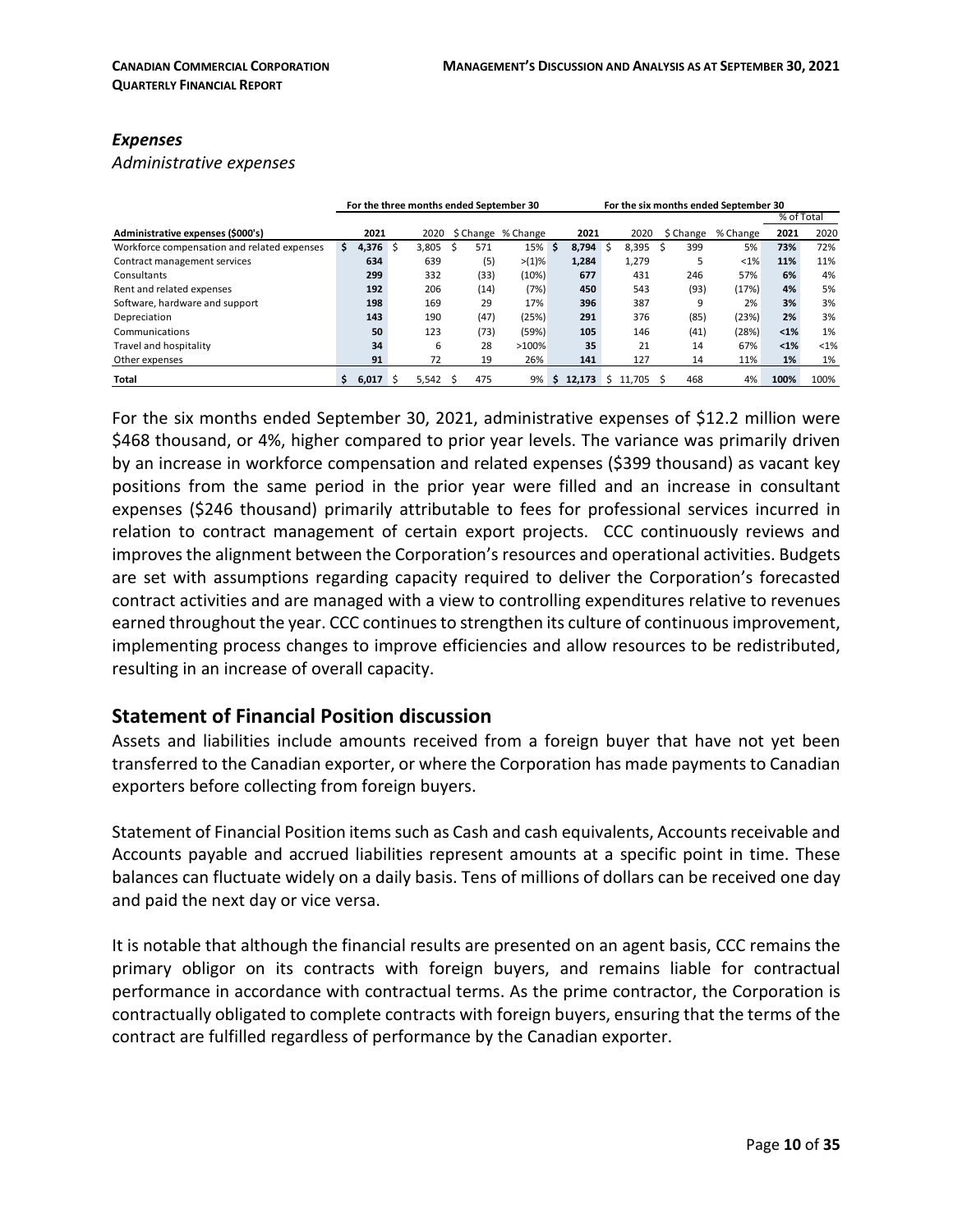| As at                               | September 30, 2021 | March 31, 2021 | S Change | % Change |
|-------------------------------------|--------------------|----------------|----------|----------|
| <b>Total assets</b>                 | 85.083             | 79.204         | 5.879    | 7%       |
| <b>Total liabilities</b>            | 66.362             | 57.113         | 9.249    | 16%      |
| Total equity                        | 18.721             | 22.091         | (3,370)  | (15%)    |
| <b>Total liabilities and equity</b> | 85,083             | 79,204         | 5.879    | 7%       |

As at September 30, 2021, total assets of \$85.1 million increased by \$5.9 million or 7% from the prior year end. This was primarily driven by an increase in cash and cash equivalents of \$12.7 million which was partially offset by a decrease in accounts receivable of \$7.1 million.

Total liabilities of \$66.4 million increased by \$9.2 million or 16% from the prior year end. This was primarily driven by increases in accounts payable and accrued liabilities of \$10.9 million and deferred government funding of \$6.9 million, which were partially offset by a decrease in advances of \$8.1 million.

The similar increases in both total assets and liabilities reflect the nature of the contracts under management and the effect on balances due to the timing of receipts and payments.

The decrease in total equity was driven by the net loss of \$3.4 million.

#### **Statement of Cash Flows discussion**

|                                      | For the six months ended<br>September 30, |        |    |           |  |  |  |  |
|--------------------------------------|-------------------------------------------|--------|----|-----------|--|--|--|--|
|                                      |                                           |        |    |           |  |  |  |  |
| Cash flows (\$000's)                 |                                           | 2021   |    | 2020      |  |  |  |  |
| Operating activities                 | \$                                        | 13,138 | \$ | (25, 210) |  |  |  |  |
| Investing activities                 |                                           | (53)   |    | (111)     |  |  |  |  |
| <b>Financing activities</b>          |                                           | (211)  |    | (207)     |  |  |  |  |
| Effect of exchange rate changes      |                                           |        |    |           |  |  |  |  |
| on cash and cash equivalents         |                                           | (156)  |    | (1,836)   |  |  |  |  |
| Changes in cash and cash equivalents | \$                                        | 12,718 |    | (27.364)  |  |  |  |  |

During the six months ended September 30, 2021, the Corporation's cash and cash equivalents increased by \$12.7 million which was primarily driven by cash inflows from operating activities of \$13.1 million and partially offset by cash outflows totaling \$420 thousand from investing and financing activities as well as the unfavorable effect of changes in exchange rates. Cash inflows from operating activities were primarily a result of the favorable net change in working capital of \$16.0 million which was partially offset by the net loss of \$3.4 million.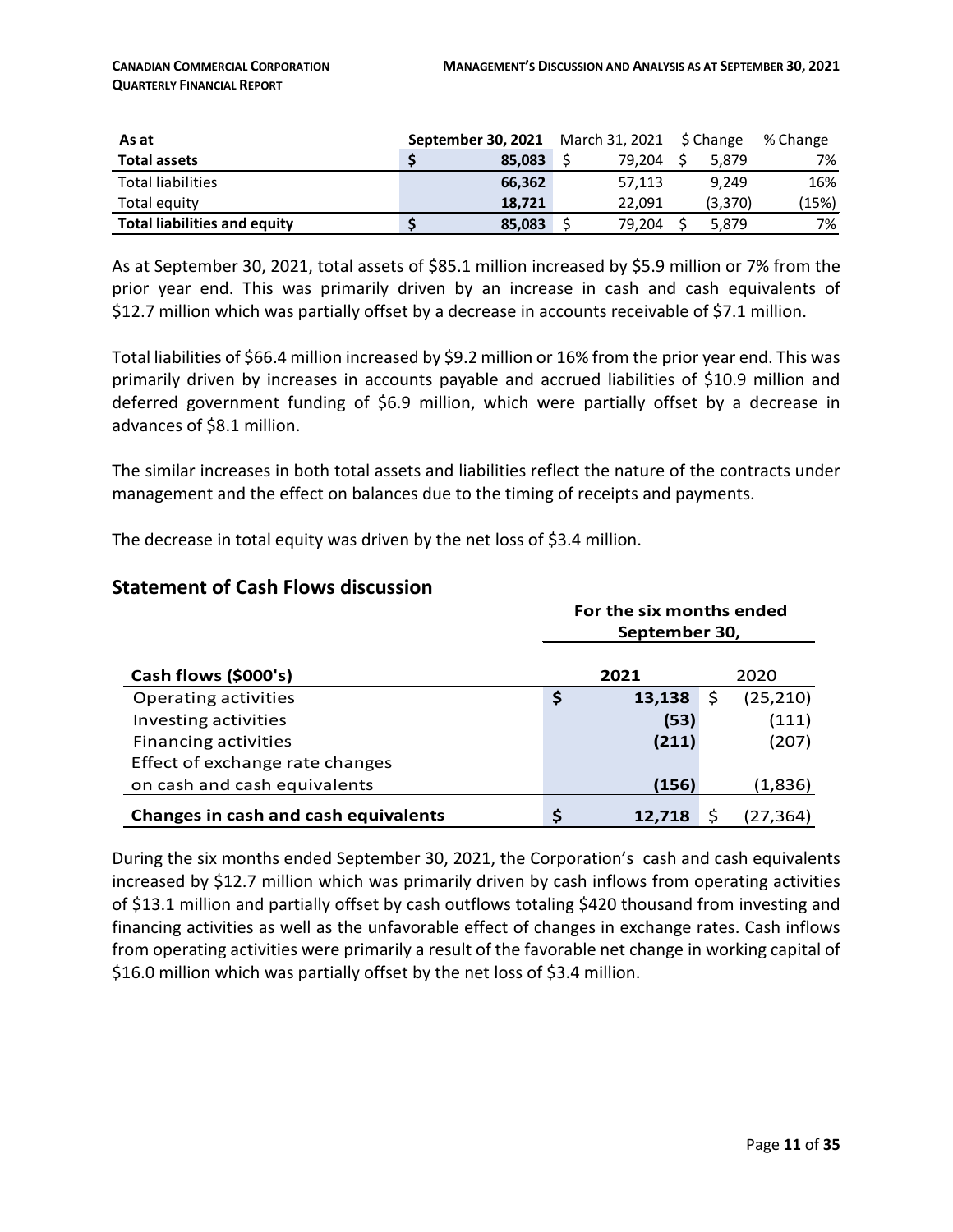Cash and cash equivalents represent a momentary view at a specific point in time. The Corporation's cash balances fluctuate widely on a daily basis because, at times, tens of millions of dollars can be received one day and paid out the next day or vice versa. It is notable that although cash flows reported reflect reporting as an agent, CCC also receives significant amounts from foreign buyers for payment to Canadian exporters as contractual performance obligations are fulfilled.

On contracts outside of the DPSA, the Corporation generally pays its Canadian exporters within five business days after CCC receives payment from the foreign buyer (i.e. pay when paid). Under the DPSA, the Corporation generally pays its Canadian exporters within thirty days of receipt of an invoice. The Corporation may use its own funds to pay Canadian exporters on or before the 30<sup>th</sup> day in instances where payment has not yet been received from the DPSA buyer. Depending on the timing differences between receipt and payment, these transactions can span across reporting periods and can cause variations in cash flows from one period to the next, with receivables being paid to the Corporation at the end of one period and payments being made to the Canadian exporter early in the next.

#### **Comparison of financial results to budget**

The financial results for the six months ended September 30, 2021 are compared to budget as follows:

| Net loss (\$000's)                          |                    |               |    |           |          |
|---------------------------------------------|--------------------|---------------|----|-----------|----------|
| For the six months ended September 30, 2021 | Actual             | <b>Budget</b> |    | \$ Change | % Change |
| <b>Revenues</b>                             |                    |               |    |           |          |
| Fees for service                            | \$<br>2,609        | \$<br>4,251   | Ŝ. | (1,642)   | (39%)    |
| Other income                                | 77                 | 112           |    | (35)      | (31%)    |
| Finance income                              | 94                 | 112           |    | (18)      | (16%)    |
|                                             | 2,780              | 4,475         |    | (1,695)   | (38%)    |
|                                             |                    |               |    |           |          |
| <b>Government funding</b>                   | 6,122              | 6,500         |    | (378)     | (6%)     |
| <b>Expenses</b>                             |                    |               |    |           |          |
| Administrative expenses                     | 12,173             | 13,522        |    | (1, 349)  | (10%)    |
| Finance costs                               | 104                |               |    | 104       | 100%     |
| <b>Expenses</b>                             | 12,277             | 13,522        |    | (1,245)   | (9%)     |
| Gain on foreign exchange                    | 5                  |               |    | 5         | 100%     |
| <b>Net loss</b>                             | \$<br>$(3,370)$ \$ | $(2,547)$ \$  |    | (823)     | 32%      |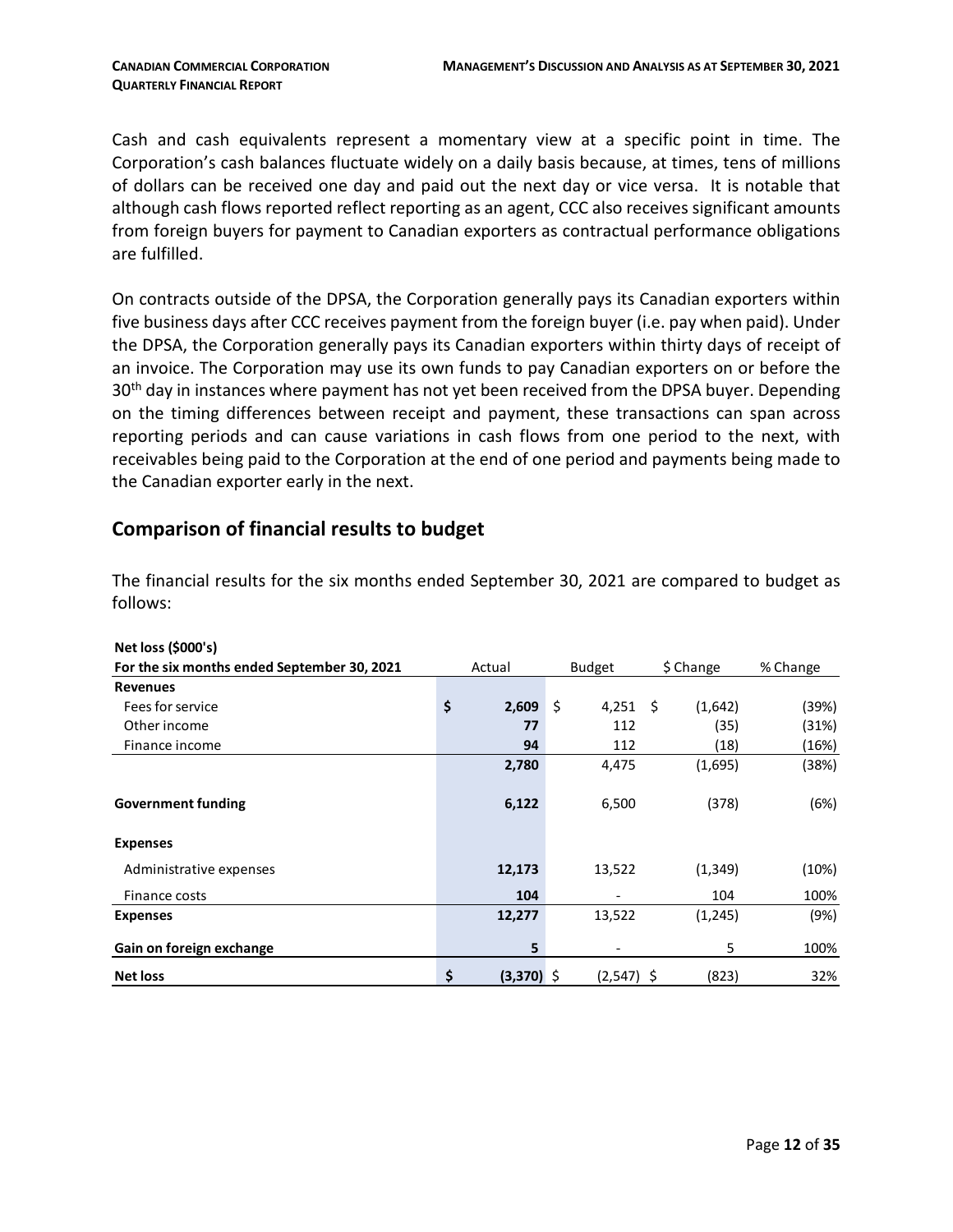The Corporation recorded a net loss of \$3.4 million for the six month period ended September 30, 2021, an unfavorable variance of \$823 thousand compared to the budgeted net loss of \$2.5 million. This unfavorable variance was primarily due to lower than expected Fees for service revenue (\$1.6 million) as well as lower than budgeted government funding recognized (\$378 thousand) which were partially offset by lower than expected administrative expenses (\$1.3 million). Government funding is recognized as revenue when the related DPSA administration costs, which are included in administrative expenses, are incurred.

The unfavorable variance in Fees for service revenue of \$1.6 million is primarily attributable to lower than expected revenue recognized within the Corporation's IPC business line due to delays in the signing of a significant contract. The contract was initially expected to be signed in the second quarter of the fiscal year.

The favorable administrative expense variance of \$1.3 million is due to: (1) lower workforce compensation expenses stemming from staff vacancies (\$507 thousand); (2) cost management and containment in consulting and communications initiatives (\$546 thousand); and (3) several other expenditures being lower than planned (\$295 thousand). Expense budgets are set based on capacity requirement assumptions related to the Corporation's forecasted contract activity. Expenditures are managed in a prudent manner and are controlled to the extent possible relative to revenues earned throughout the year.

# <span id="page-12-0"></span>**2021-22 CORPORATE PLAN OUTLOOK**

CCC's 2021-22 to 2025-26 Corporate Plan was amended based on direction included in the July 2021 Statement of Priorities and Accountabilities (SPA) provided by the Minister of Small Business, Export Promotion and International Trade of Canada. The amended Corporate Plan was approved by the Corporation's Board of Directors in October 2021 and forwarded to the Minister.

For 2021-22, net revenues are forecasted to be lower than prior year. Revenues are forecasted to be lower due to less fee generating contracts signed in 2020-21 due to the impact of the COVID-19 pandemic, combined with lower Fees for service earned on active contracts that have extended delivery obligations to future years or are winding down to completion.

To offset the anticipated revenue shortfalls, Management is proactively reducing and controlling expenditures relative to forecasted revenues as required. Expenditures will be actively managed and continually evaluated during 2021-22.

In addition, the 2021 Federal Budget allocated \$13.0 million in funding for fiscal year 2021-22 specifically for the administration costs related to the delivery of the DPSA.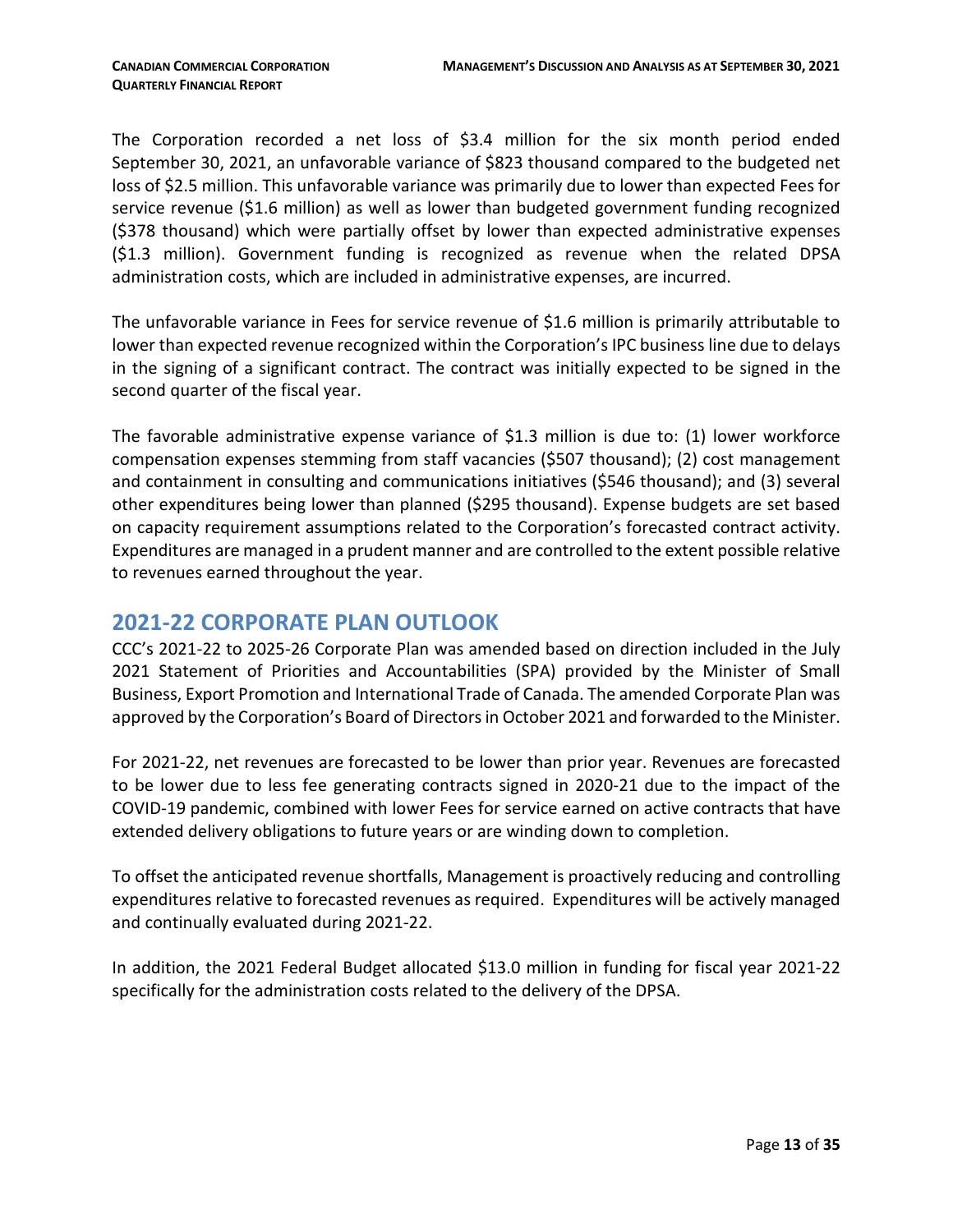# <span id="page-13-0"></span>**CCC'S COMMITMENT TO RISK MANAGEMENT**

CCC's Enterprise Risk Management ("ERM") Framework sets out an approach to manage a wide variety of risks while assisting the Corporation in fulfilling its mandate to facilitate international trade on behalf of Canadian exporters. The strategy for managing these risks is discussed in detail in the Corporation's 2020-21 Annual Report.

The impact of COVID-19 on CCC's business during the reporting period continues to be significant. Employees continue to work from home with secured connectivity and controls regarding CCC's information systems. The continuing COVID-19 pandemic has increased business environment risk as foreign buyers recalibrate their procurement needs. Furthermore, CCC's suppliers have also been impacted economically by COVID-19, thereby increasing CCC's supplier risk.

One other risk that CCC is closely monitoring is reputational risk. Performance issues with certain export projects may have an impact on CCC's reputation with foreign buyers. Management is working closely with the affected Canadian suppliers and foreign buyers to resolve the issues.

Two risks decreased from the previous quarterly report. New financial forecasts including the recently reinstated appropriation have led to lower financial risk. During the quarter, Management also determined that human resources risk had decreased due to staffing actions at both the senior executive and staff.

Management continues to align its environmental, social and governance (ESG) framework with that of the Government of Canada. As a part of CCC's commitment to responsible business conduct, collaboration with other Government stakeholders ensures that a robust, consistent approach and decision-making process is in place when assessing Canadian exporters on issues related to bribery and corruption as well as determining the risk of adverse human rights impacts in reference to a transaction.

Except for the changes mentioned above, there are no other significant changes, new risks or uncertainties identified during the period ended September 30, 2021, as compared to those previously reported or discussed.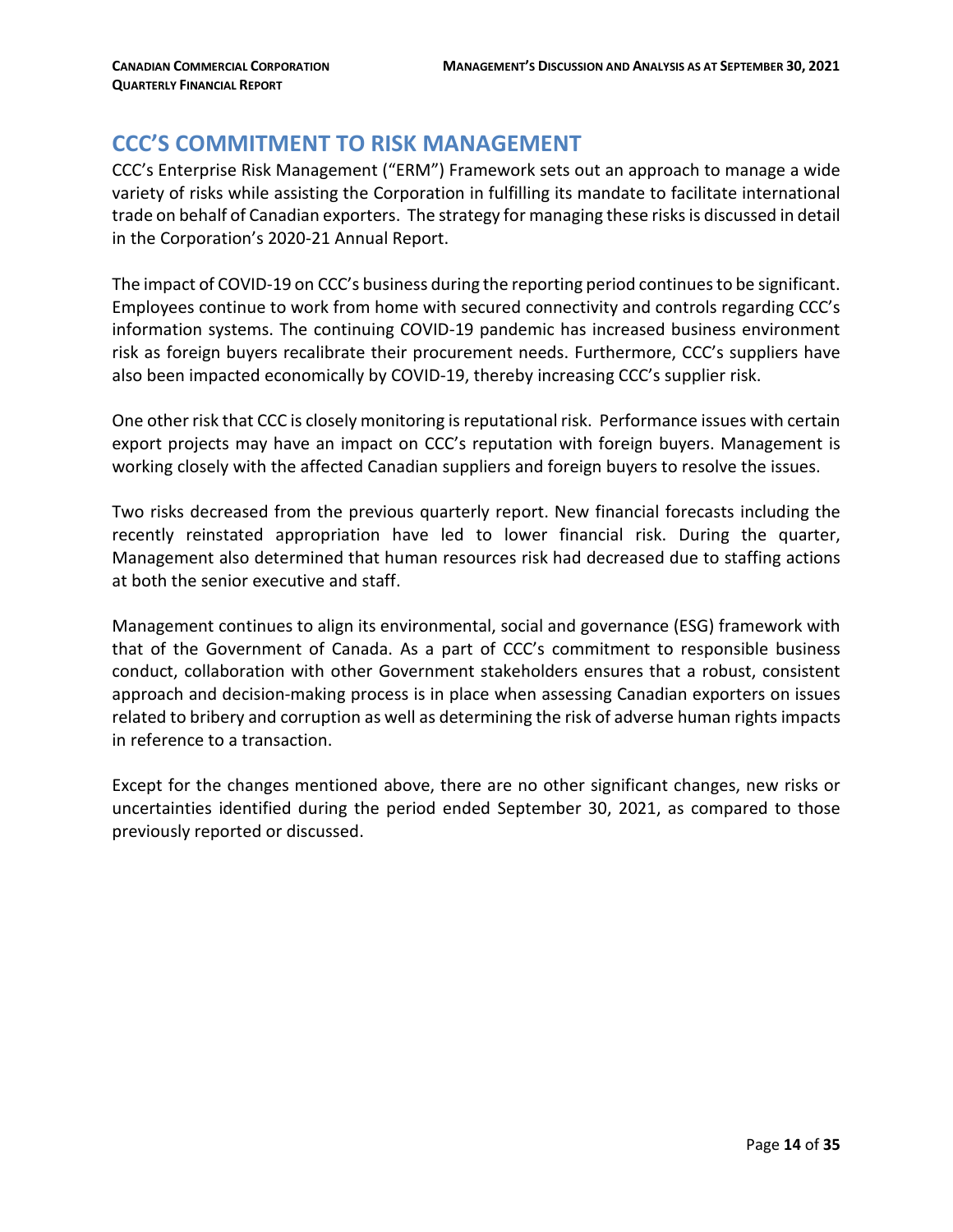# <span id="page-14-0"></span>MANAGEMENT RESPONSIBILITY FOR FINANCIAL STATEMENTS

Management is responsible for the preparation and fair presentation of these quarterly financial statements in accordance with the Treasury Board of Canada's Directive on Accounting Standards: GC 5200 Crown Corporations Quarterly Financial Reports, and for such internal controls as Management determines is necessary to enable the preparation of quarterly financial statements that are free from material misstatement. Management is also responsible for ensuring all other information in this quarterly financial report is consistent, where appropriate, with the quarterly financial statements. These quarterly financial statements have not been audited or reviewed by an external auditor.

Based on our knowledge, these unaudited quarterly financial statements present fairly, in all material respects, the financial position, results of operations and cash flows of the Corporation, as at the date of and for the periods presented in the quarterly financial statements.

Bobby Kwon **Example 2018** Ernie Briard



President and Chief Executive Officer Vice-President of Corporate Services and Chief Financial Officer

Ottawa, Canada November 15, 2021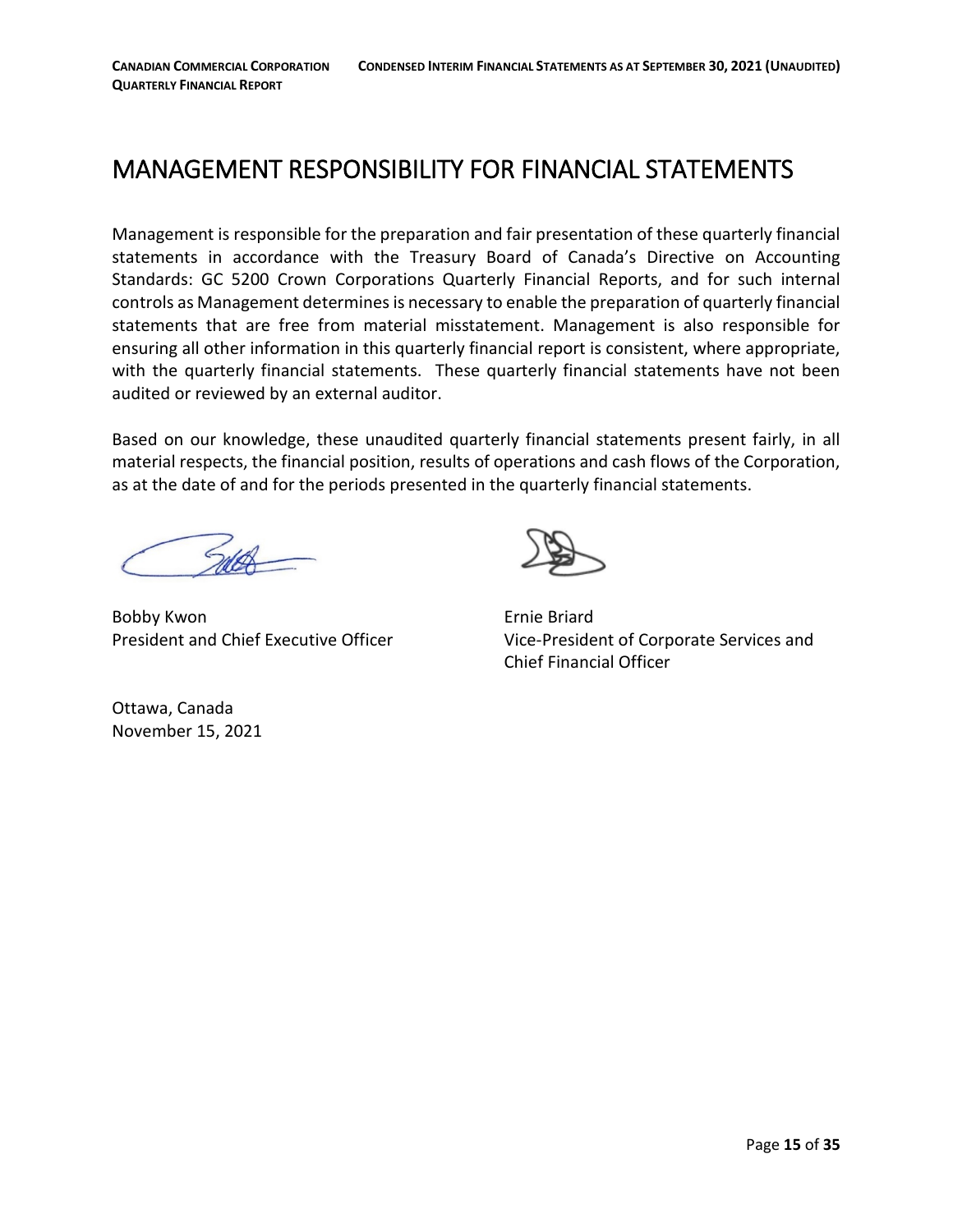# <span id="page-15-0"></span>**CONDENSED INTERIM FINANCIAL STATEMENTS (UNAUDITED)**

#### <span id="page-15-1"></span>**Statement of Financial Position (Unaudited)**

|                                          |              | September 30, | March 31,    |
|------------------------------------------|--------------|---------------|--------------|
| As at                                    | <b>Notes</b> | 2021          | 2021         |
|                                          |              |               |              |
| <b>ASSETS</b>                            |              |               |              |
| <b>Current assets</b>                    |              |               |              |
| Cash and cash equivalents                | 4            | \$<br>62,166  | \$<br>49,448 |
| Accounts receivable                      | 5, 12        | 16,706        | 22,699       |
| Other assets                             | 6            | 1,060         | 567          |
|                                          |              | 79,932        | 72,714       |
| <b>Non-current assets</b>                |              |               |              |
| Accounts receivable                      | 5, 12        | 34            | 1,135        |
| Property and equipment                   |              | 2,015         | 2,098        |
| Right-of-use assets                      |              | 3,102         | 3,257        |
|                                          |              | 5,151         | 6,490        |
| <b>Total assets</b>                      |              | \$<br>85,083  | \$<br>79,204 |
|                                          |              |               |              |
| <b>LIABILITIES</b>                       |              |               |              |
| <b>Current liabilities</b>               |              |               |              |
| Accounts payable and accrued liabilities | 7, 12        | \$<br>37,714  | \$<br>26,847 |
| Advances                                 |              | 14,041        | 22,140       |
| Deferred revenue                         | 8            | 126           | 405          |
| Deferred government funding              | 9            | 6,878         |              |
| Lease liabilities                        | 10           | 485           | 446          |
| Employee benefits                        |              | 1,194         | 1,111        |
|                                          |              | 60,438        | 50,949       |
|                                          |              |               |              |
| <b>Non-current liabilities</b>           |              |               |              |
| Lease liabilities                        | 10           | 5,722         | 5,972        |
| Employee benefits                        |              | 202           | 192          |
|                                          |              | 5,924         | 6,164        |
| <b>Total liabilities</b>                 |              | 66,362        | 57,113       |
| <b>EQUITY</b>                            |              |               |              |
| Contributed capital                      |              | 10,000        | 10,000       |
| Retained earnings                        |              | 8,721         | 12,091       |
| Total equity                             |              | 18,721        | 22,091       |
| <b>Total liabilities and equity</b>      |              | \$<br>85,083  | \$<br>79,204 |
| Contingencies                            | 17           |               |              |

*The accompanying notes are an integral part of the financial statements.* Authorized for issue on November 15, 2021

 $\epsilon$ C

**Bobby Kwon**<br> **Ernie Briard**<br> **President and Chief Executive Officer Ernie Briard**Vice-President of Corporate Services President and Chief Executive Officer

and Chief Financial Officer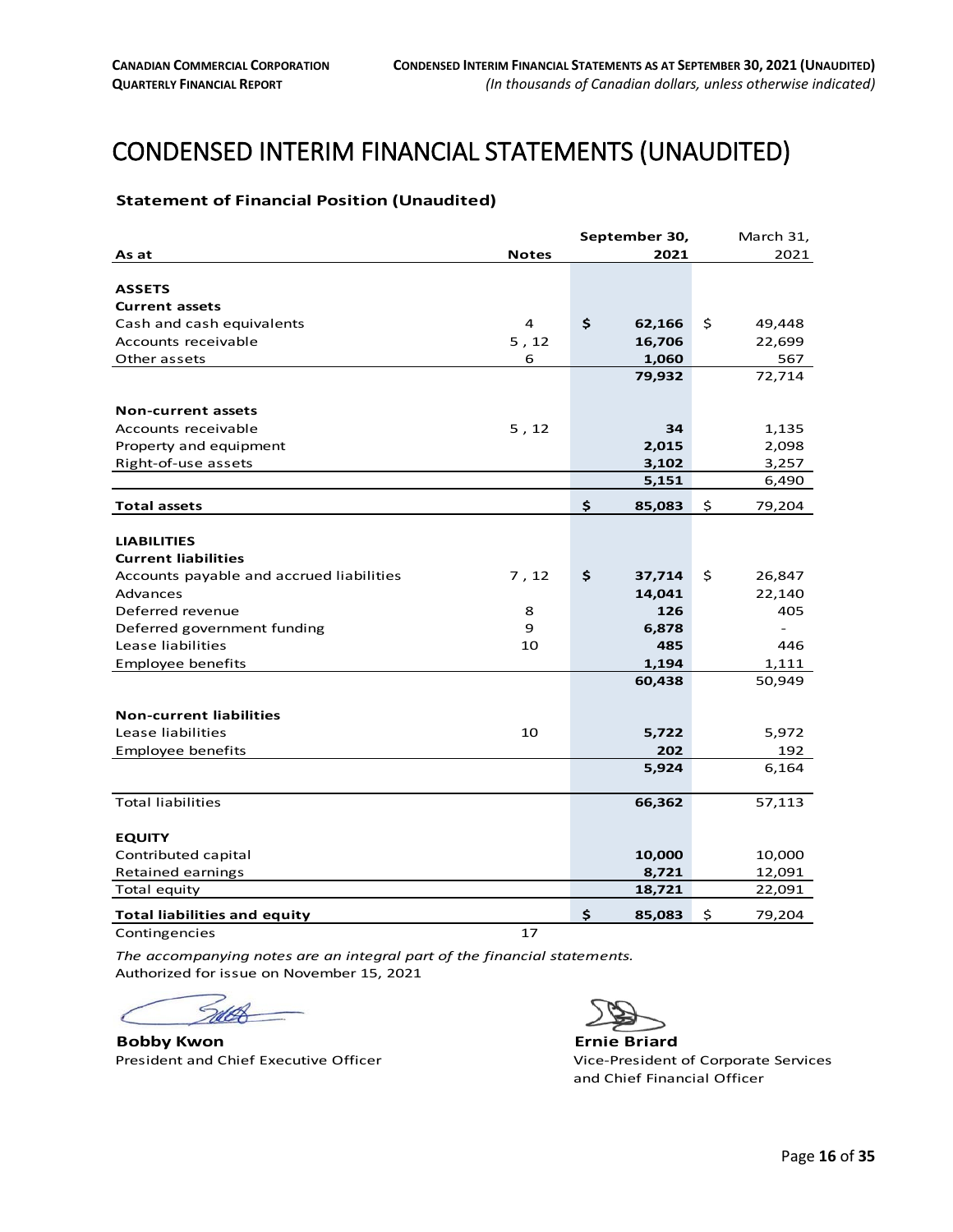|                                                          |                    | For the three months |              |                    |                          | For the six months |              |    |          |
|----------------------------------------------------------|--------------------|----------------------|--------------|--------------------|--------------------------|--------------------|--------------|----|----------|
|                                                          | ended September 30 |                      |              | ended September 30 |                          |                    |              |    |          |
|                                                          | <b>Notes</b>       |                      | 2021         |                    | 2020                     |                    | 2021         |    | 2020     |
|                                                          |                    |                      |              |                    |                          |                    |              |    |          |
| <b>REVENUES</b>                                          |                    |                      |              |                    |                          |                    |              |    |          |
| Fees for service                                         | 13                 | \$                   | 1,267        | \$                 | 5,767                    | \$                 | 2,609        | \$ | 7,353    |
| Other income                                             | 14                 |                      | 28           |                    | 93                       |                    | 77           |    | 171      |
| Finance income                                           |                    |                      | 45           |                    | 37                       |                    | 94           |    | 75       |
|                                                          |                    |                      | 1,340        |                    | 5,897                    |                    | 2,780        |    | 7,599    |
|                                                          |                    |                      |              |                    |                          |                    |              |    |          |
| <b>GOVERNMENT FUNDING</b>                                |                    |                      |              |                    |                          |                    |              |    |          |
| Transfers from Government of Canada                      | 9                  |                      | 3,119        |                    | $\overline{\phantom{a}}$ |                    | 6,122        |    |          |
|                                                          |                    |                      | 3,119        |                    |                          |                    | 6,122        |    |          |
|                                                          |                    |                      |              |                    |                          |                    |              |    |          |
| <b>EXPENSES</b>                                          |                    |                      |              |                    |                          |                    |              |    |          |
| Administrative expenses                                  | 15                 |                      | 6,017        |                    | 5,542                    |                    | 12,173       |    | 11,705   |
| Finance costs                                            | 10                 |                      | 55           |                    | 52                       |                    | 104          |    | 104      |
|                                                          |                    |                      | 6,072        |                    | 5,594                    |                    | 12,277       |    | 11,809   |
|                                                          |                    |                      |              |                    |                          |                    |              |    |          |
| Net income (loss) before gain (loss) on foreign exchange |                    |                      | (1,613)      |                    | 303                      |                    | (3, 375)     |    | (4, 210) |
|                                                          |                    |                      |              |                    |                          |                    |              |    |          |
| Gain (loss) on foreign exchange                          |                    |                      | 222          |                    | (13)                     |                    | 5            |    | (109)    |
| Net profit (loss)                                        |                    | \$                   | $(1,391)$ \$ |                    | 290                      | \$                 | $(3,370)$ \$ |    | (4, 319) |
|                                                          |                    |                      |              |                    |                          |                    |              |    |          |
| OTHER COMPREHENSIVE INCOME ITEMS THAT                    |                    |                      |              |                    |                          |                    |              |    |          |
| WILL NOT BE RECLASSIFIED TO NET PROFIT (LOSS)            |                    |                      |              |                    |                          |                    |              |    |          |
| Actuarial gain (loss) on employee benefits obligation    |                    |                      |              |                    |                          |                    |              |    |          |
|                                                          |                    |                      |              |                    |                          |                    |              |    |          |
| Total comprehensive income (loss)                        |                    | \$                   | $(1,391)$ \$ |                    | 290                      | Ŝ.                 | $(3,370)$ \$ |    | (4, 319) |

#### <span id="page-16-0"></span>**Statement of Comprehensive Income (Loss)(Unaudited)**

*The accompanying notes are an integral part of the financial statements.*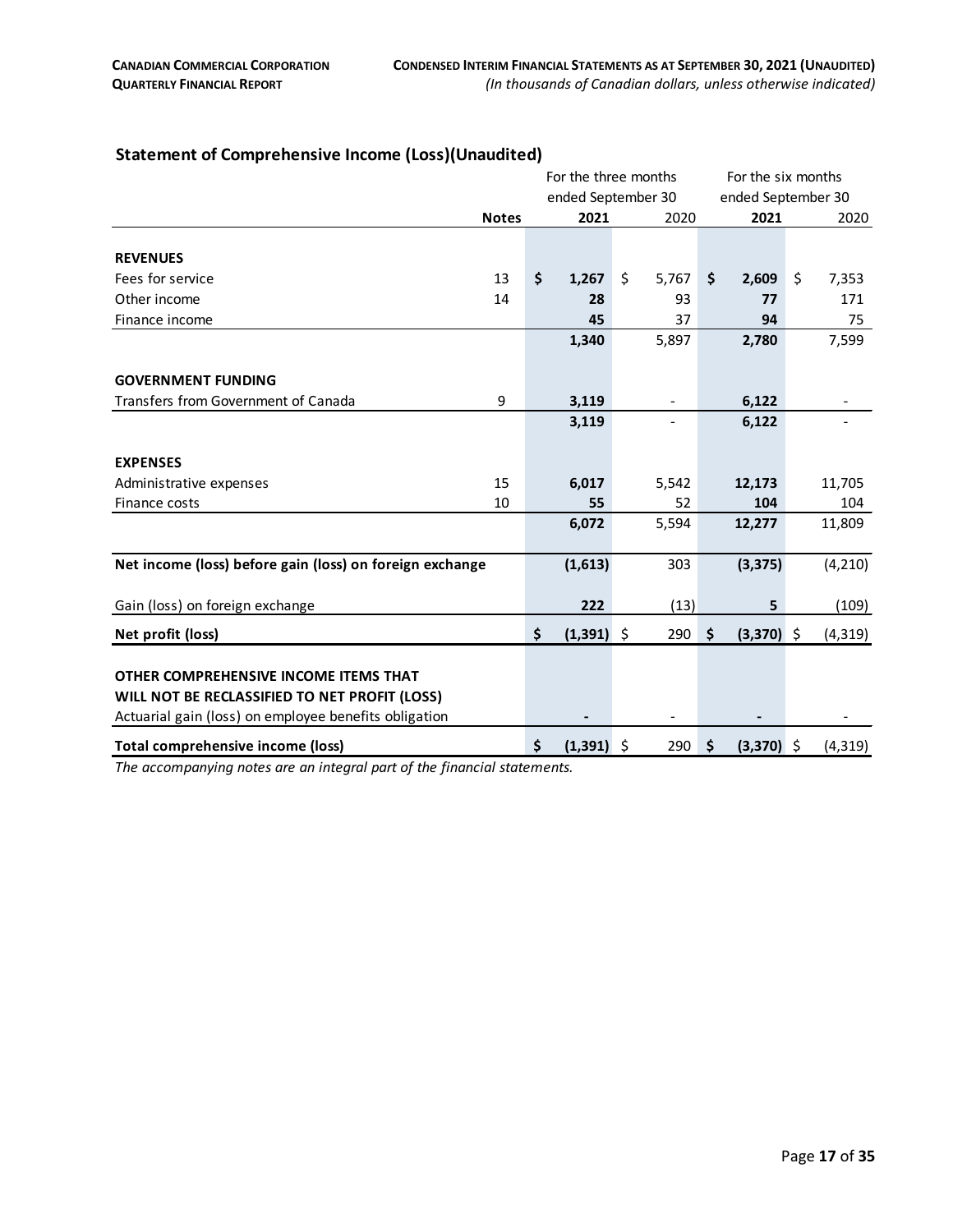#### <span id="page-17-0"></span>**Statement of Changes in Equity (Unaudited)**

|                                                       | Contributed         | Retained          |          |
|-------------------------------------------------------|---------------------|-------------------|----------|
| For the three and six months ended September 30, 2021 | Capital             | <b>Earnings</b>   | Total    |
| <b>BALANCE JUNE 30, 2021</b>                          | \$<br>-\$<br>10,000 | $10,112 \quad$ \$ | 20,112   |
| Net loss                                              |                     | (1, 391)          | (1, 391) |
| <b>BALANCE SEPTEMBER 30, 2021</b>                     | \$<br>10,000<br>-\$ | $8,721$ \$        | 18,721   |
| <b>BALANCE MARCH 31, 2021</b>                         | \$<br>-\$<br>10,000 | $12,091$ \$       | 22,091   |
| Net loss                                              |                     | (3, 370)          | (3, 370) |
| <b>BALANCE SEPTEMBER 30, 2021</b>                     | \$<br>\$<br>10,000  | $8,721$ \$        | 18,721   |

|                                                                         | Contributed |         |     | <b>Retained</b> |     |          |
|-------------------------------------------------------------------------|-------------|---------|-----|-----------------|-----|----------|
| For the three and six months ended September 30, 2020                   |             | Capital |     | <b>Earnings</b> |     | Total    |
| BALANCE JUNE 30, 2020                                                   | \$          | 10,000  | \$. | $9,305$ \$      |     | 19,305   |
| Net profit                                                              |             |         |     | 290             |     | 290      |
| BALANCE SEPTEMBER 30, 2020                                              | \$          | 10,000  | \$. | $9,595$ \$      |     | 19,595   |
| BALANCE MARCH 31, 2020                                                  | \$          | 10,000  | \$. | $13,914$ \$     |     | 23,914   |
| Net loss                                                                |             |         |     | (4, 319)        |     | (4, 319) |
| BALANCE SEPTEMBER 30, 2020                                              | \$          | 10,000  | \$  | 9,595           | -\$ | 19,595   |
| The accompanying notes are an integral part of the financial statements |             |         |     |                 |     |          |

*The accompanying notes are an integral part of the financial statements.*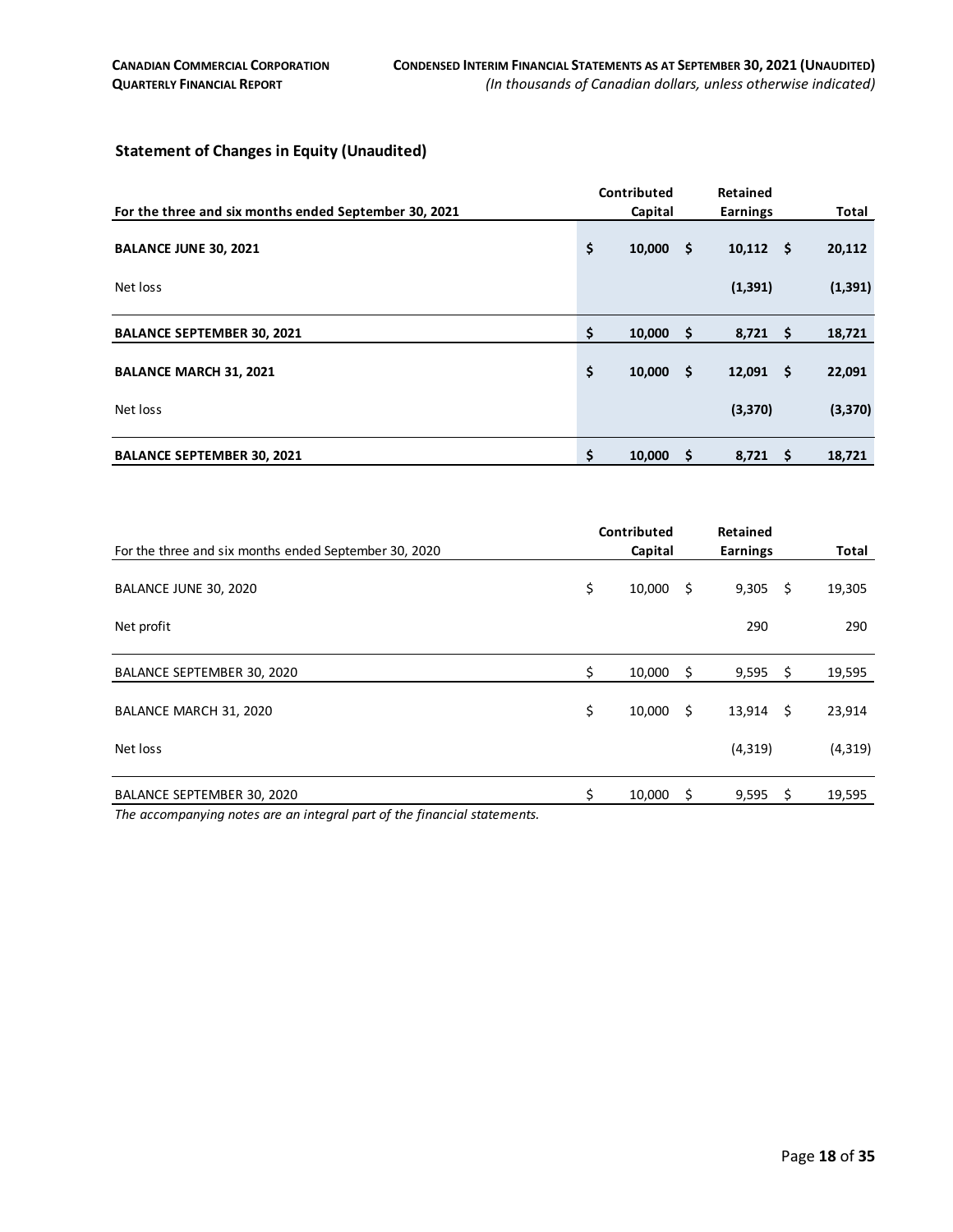#### <span id="page-18-0"></span>**Statement of Cash Flows (Unaudited)**

|                                                                        |              |                    | For the three months | For the six months |              |  |
|------------------------------------------------------------------------|--------------|--------------------|----------------------|--------------------|--------------|--|
|                                                                        |              |                    | ended September 30   | ended September 30 |              |  |
|                                                                        | <b>Notes</b> | 2021               | 2020                 | 2021               | 2020         |  |
|                                                                        |              |                    |                      |                    |              |  |
| <b>OPERATING ACTIVITIES</b>                                            |              |                    |                      |                    |              |  |
| Net profit (loss)                                                      |              | \$<br>$(1,391)$ \$ | 290                  | \$<br>$(3,370)$ \$ | (4, 319)     |  |
| Adjustments to determine net cash from (used in) operating activities: |              |                    |                      |                    |              |  |
| Depreciation property and equipment                                    |              | 67                 | 111                  | 136                | 219          |  |
| Depreciation right-of-use assets                                       |              | 76                 | 79                   | 155                | 157          |  |
| Employee benefit expense                                               |              | 46                 | 46                   | 93                 | 92           |  |
| (Gain) loss on foreign exchange                                        |              | (548)              | 626                  | 156                | 1,836        |  |
| Change in working capital from:                                        |              |                    |                      |                    |              |  |
| Accounts receivable                                                    | 5, 12        | 3,715              | (5,046)              | 7,094              | 5,047        |  |
| Other assets                                                           | 6            | (57)               | 340                  | (493)              | (355)        |  |
| Accounts payable and accrued liabilities                               | 7, 12        | 23,362             | (14, 707)            | 10,867             | (18,991)     |  |
| Holdbacks                                                              | 17           |                    |                      |                    | (5,003)      |  |
| Advances                                                               |              | (5,369)            | (9, 263)             | (8,099)            | (3,663)      |  |
| Deferred revenue                                                       | 8            | (139)              | (175)                | (279)              | (230)        |  |
| Deferred government funding                                            | 9            | (3, 119)           |                      | 6,878              |              |  |
| Cash provided (used in) by operating activities                        |              | 16,643             | (27, 699)            | 13,138             | (25, 210)    |  |
| <b>INVESTING ACTIVITIES</b>                                            |              |                    |                      |                    |              |  |
| Acquisitions of property and equipment                                 |              | (53)               | (56)                 | (53)               | (111)        |  |
| Cash used in investing activities                                      |              | (53)               | (56)                 | (53)               | (111)        |  |
| <b>FINANCING ACTIVITIES</b>                                            |              |                    |                      |                    |              |  |
| Principal repayment of lease liabilities                               | 10           | (107)              | (104)                | (211)              | (207)        |  |
| Cash used in financing activities                                      |              | (107)              | (104)                | (211)              | (207)        |  |
| Effect of exchange rate changes on cash and cash equivalents           |              | 548                | (626)                | (156)              | (1,836)      |  |
| Net increase (decrease) in cash and cash equivalents                   |              | 17,031             | (28, 485)            | 12,718             | (27, 364)    |  |
| Cash and cash equivalents at the beginning of the period               |              | 45,135             | 66,939               | 49,448             | 65,818       |  |
| Cash and cash equivalents at the end of the period                     |              | \$<br>62,166       | \$<br>38,454         | \$<br>62,166       | \$<br>38,454 |  |
|                                                                        |              |                    |                      |                    |              |  |
| Supplementary disclosure of cash flows from operating activities       |              |                    |                      |                    |              |  |
| Amount of interest received                                            |              | \$<br>45           | \$<br>37             | \$<br>94           | -\$<br>75    |  |
| Amount of interest paid                                                | 10           | \$<br>55           | \$<br>52             | \$<br>$104 \div$   | 104          |  |

*The accompanying notes are an integral part of the financial statements.*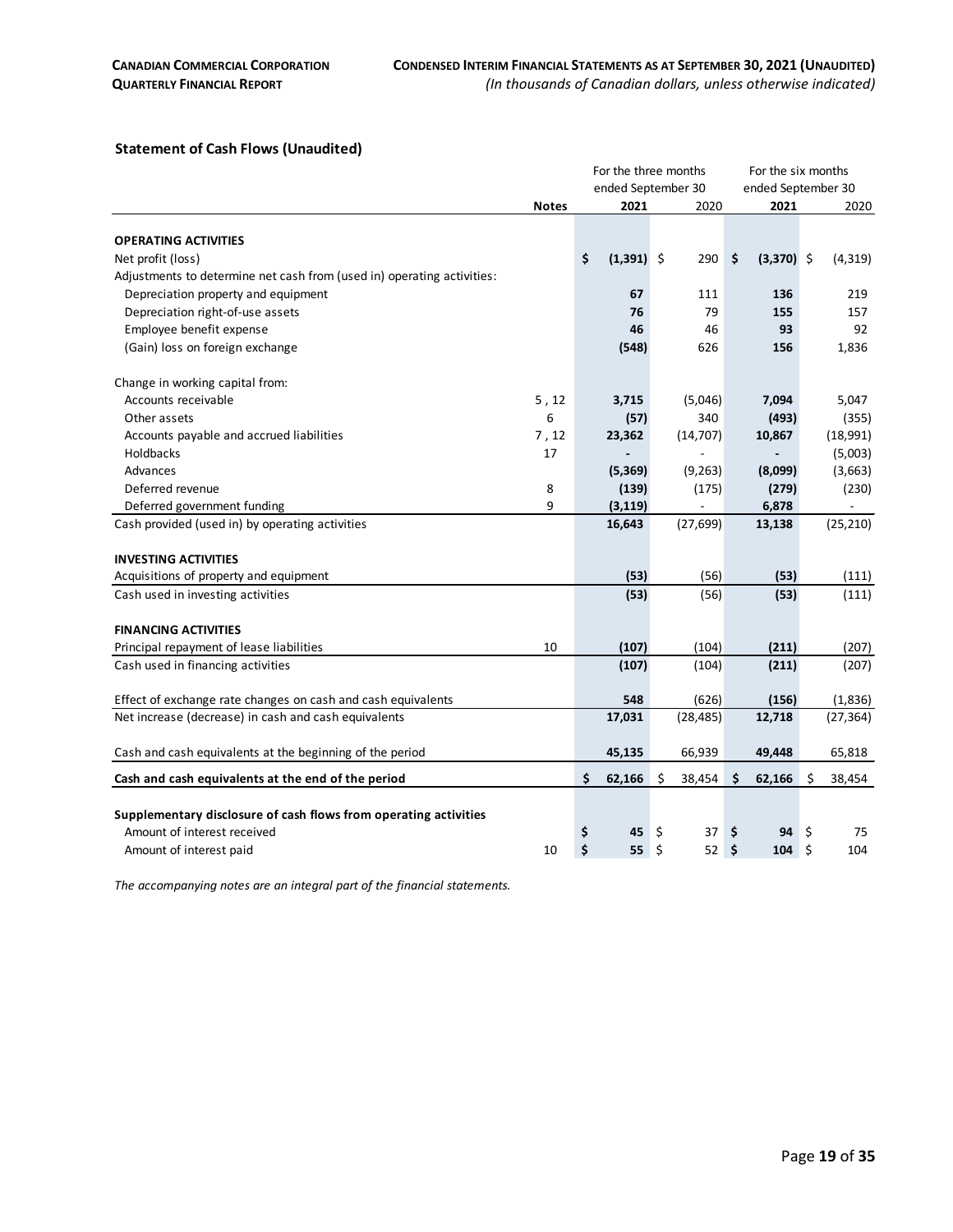# <span id="page-19-0"></span>NOTES TO THE CONDENSED INTERIM FINANCIAL STATEMENTS (UNAUDITED)

# <span id="page-19-1"></span>**1. NATURE, ORGANIZATION AND FUNDING**

The Canadian Commercial Corporation (the "Corporation") was established in 1946 by the *Canadian Commercial Corporation Act* ("CCC Act"). The Corporation is wholly owned by the Government of Canada, is an agent Crown corporation listed in Part I of Schedule III of the *Financial Administration Act* ("FAA") and is accountable for its affairs to Parliament through the Minister of Small Business, Export Promotion and International Trade (The "Minister"). The Corporation is domiciled in Canada with a head office located at 350 Albert Street, Ottawa, Ontario. The Corporation operates in Canada.

The Corporation acts as the prime contracting agency for Canadian exporters when foreign governments, international organizations, or foreign private sector buyers wish to purchase products and services from Canada through the Government of Canada. The Corporation enters into prime contracts with these foreign buyers and into corresponding domestic contracts with Canadian exporters. Additionally, the Corporation enters into certain sourcing services agreements to procure goods and services for international end users on behalf of the Government of Canada and foreign governments.

The Corporation's operations are funded by Fees for service, supplemented by transfers from the Government of Canada which are to be used exclusively for the administration of the DPSA.

In September 2008, the Corporation, together with a number of other Crown corporations, was issued a directive (P.C. 2008-1598) pursuant to Section 89 of the FAA, entitled *Order giving a direction to parent Crown corporations involved in commercial lending to give due consideration to the personal integrity of those they lend to or provide benefits to in accordance with Government's policy to improve the accountability and integrity of federal institutions*. The Corporation implemented the directive effective January 1, 2010 and has remained compliant with the directive since then.

In July 2015, the Corporation was issued a directive (P.C. 2015-1110) pursuant to section 89 of the FAA to align its travel, hospitality, conference and event expenditure policies, guidelines and practices with Treasury Board policies, directives and related instruments on travel, hospitality, conference and event expenditures in a manner that is consistent with its legal obligations, and to report on the implementation of this directive in the Corporation's next corporate plan. The Corporation implemented the directive in August 2016 and has remained compliant with the directive since then.

The Corporation is not subject to the provisions of the *Income Tax Act*.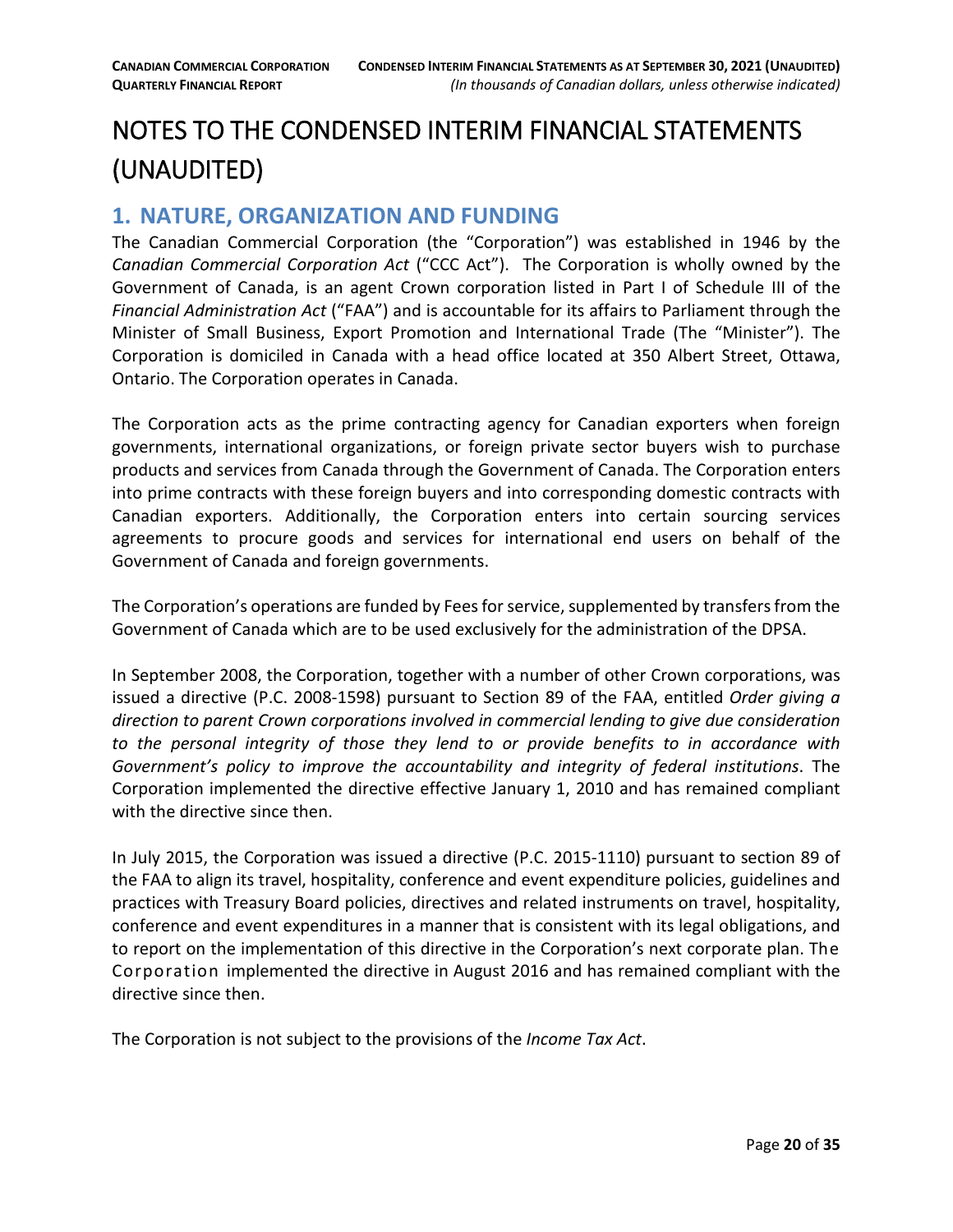# <span id="page-20-0"></span>**2. BASIS OF PREPARATION**

### **(a) Compliance with International Financial Reporting Standards (IFRS)**

These condensed interim financial statements have been prepared in accordance with the Treasury Board of Canada's Directive on Accounting Standards: GC 5200 Crown Corporations Quarterly Financial Reports using the International Financial Reporting Standards ("IFRS") accounting policies adopted in the Corporation's audited annual financial statements as at and for the year ended March 31, 2021. These condensed interim financial statements do not include all of the information required for full annual financial statements and should be read in conjunction with the Corporation's Annual Report and audited financial statements for the year ended March 31, 2021.

#### **(b) Basis of measurement**

The financial statements have been prepared on the historical cost basis, except for as permitted by IFRS and to the extent material, the following items:

- Derivative financial instruments are measured at fair value through profit or loss.
- Accrued employee benefit liabilities for post-employment and other long-term employee benefit plans are recognized at the present value of the defined benefit obligations.

#### **(c) Use of estimates and judgments**

The preparation of financial statements in accordance with IFRS requires management to make judgments, estimates and assumptions that affect the application of accounting policies, the reported amounts of assets and liabilities, the disclosure of contingent assets and liabilities at the date of the financial statements and the reported amounts of revenues and expenses during the year. Actual results could differ significantly from estimates resulting in significant differences in the related financial statement balances.

Estimates and underlying assumptions are reviewed on an ongoing basis and in detail as at the date of the financial statements. Any changes in estimates are reflected in the financial statements in the period in which they become known and in any future periods affected.

The Corporation's key sources of estimation uncertainty during the reporting period that may have a significant risk of causing a material adjustment to the carrying amounts of assets and liabilities are related to the measurement of expected credit loss for accounts receivable and unbilled revenue, the determination of the useful lives of property and equipment, the determination of employee benefit obligations, the determination of unsatisfied (or partially unsatisfied) performance obligations and the determination whether a contingent liability needs to be disclosed or a provision for contract remediation expenses or other contract related liabilities needs to be recognized.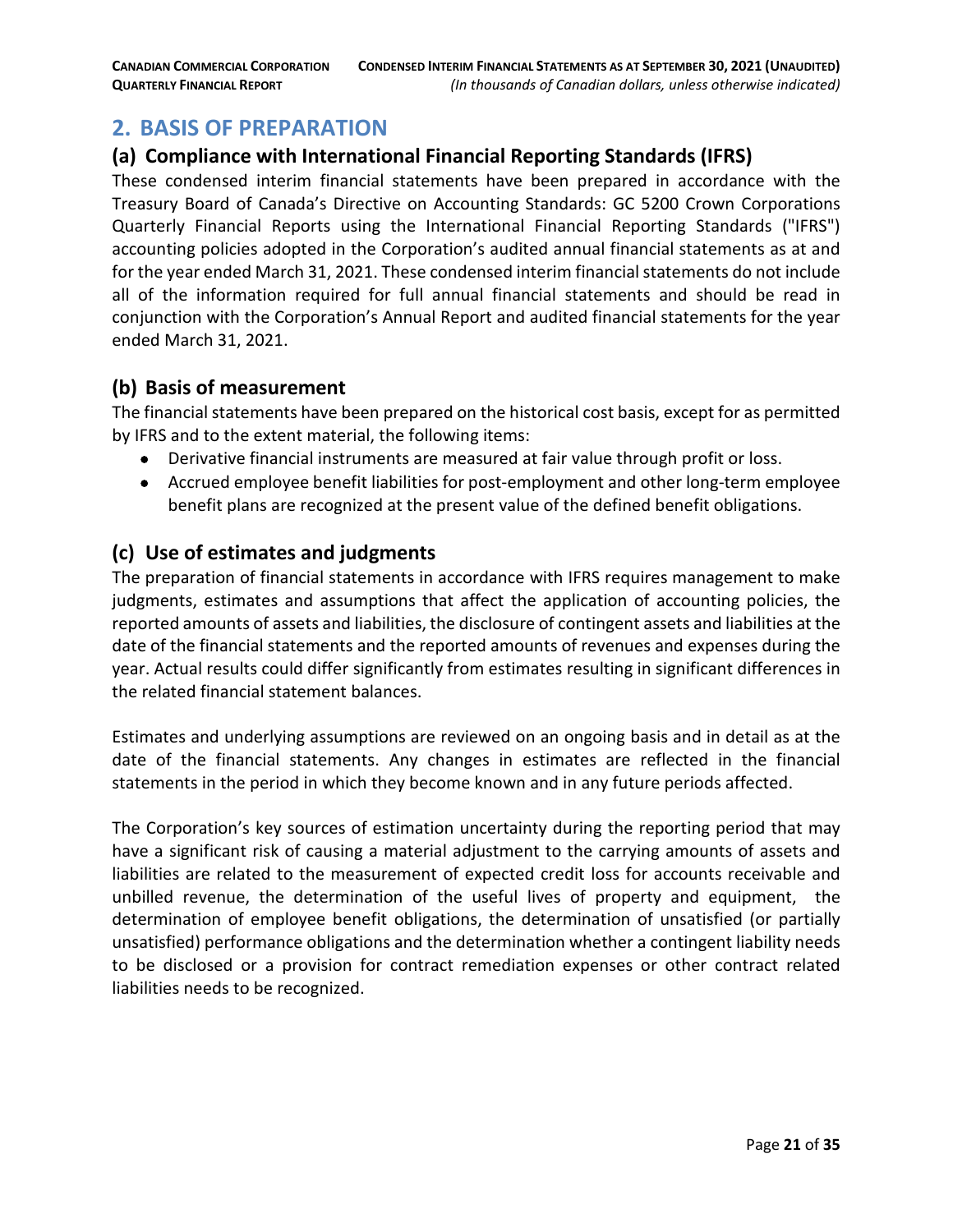The critical judgements that management has made in applying the Corporation's accounting policies and that have the most significant effect on the amounts recognized in the financial statements are related to the determination of the amount and timing of revenue recognition and related expenses, the accounting for cost recovery transactions, the assessment whether there have been significant changes in credit risks impacting the expected credit loss for accounts receivable and unbilled revenue, the determination of right-of-use assets and lease liabilities and the determination of whether an item is recognized in the financial statements as a provision or disclosed as a contingent liability.

#### *Impact of COVID-19*

In addition to the significant estimates and the critical judgements mentioned previously, management has assessed the impact of the COVID-19 pandemic on the Corporation in the preparation of the financial statements based on available information without undue cost or effort and has not recognized any allowance for expected credit loss or provisions nor identified any contingent liabilities to disclose as a result of COVID-19 as at September 30, 2021. However, the increase in both the magnitude and duration of the pandemic may result in future changes in estimates that may affect the timing of future revenue recognition, the accounting and disclosure for provisions, contingent liabilities and allowance for expected credit losses. Further information on the impact of COVID-19 on the Corporation is disclosed in note 12(d).

#### **(d) Functional and presentation currency**

The Corporation's functional and presentation currency is the Canadian dollar.

# <span id="page-21-0"></span>**3. SIGNIFICANT ACCOUNTING POLICIES**

The accounting policies applied in the preparation of these condensed interim financial statements are consistent with those disclosed in the Corporation's audited annual financial statements for the year ended March 31, 2021.

# <span id="page-21-1"></span>**4. CASH AND CASH EQUIVALENTS**

Cash and cash equivalents balances include advances received from foreign buyers and others not yet paid to Canadian exporters and amounts held back from Canadian exporters to be remitted at later dates in accordance with the terms and conditions of contracts. Also, see note 12 for a description of the Corporation's revolving line of credit that is included in the balance of Cash.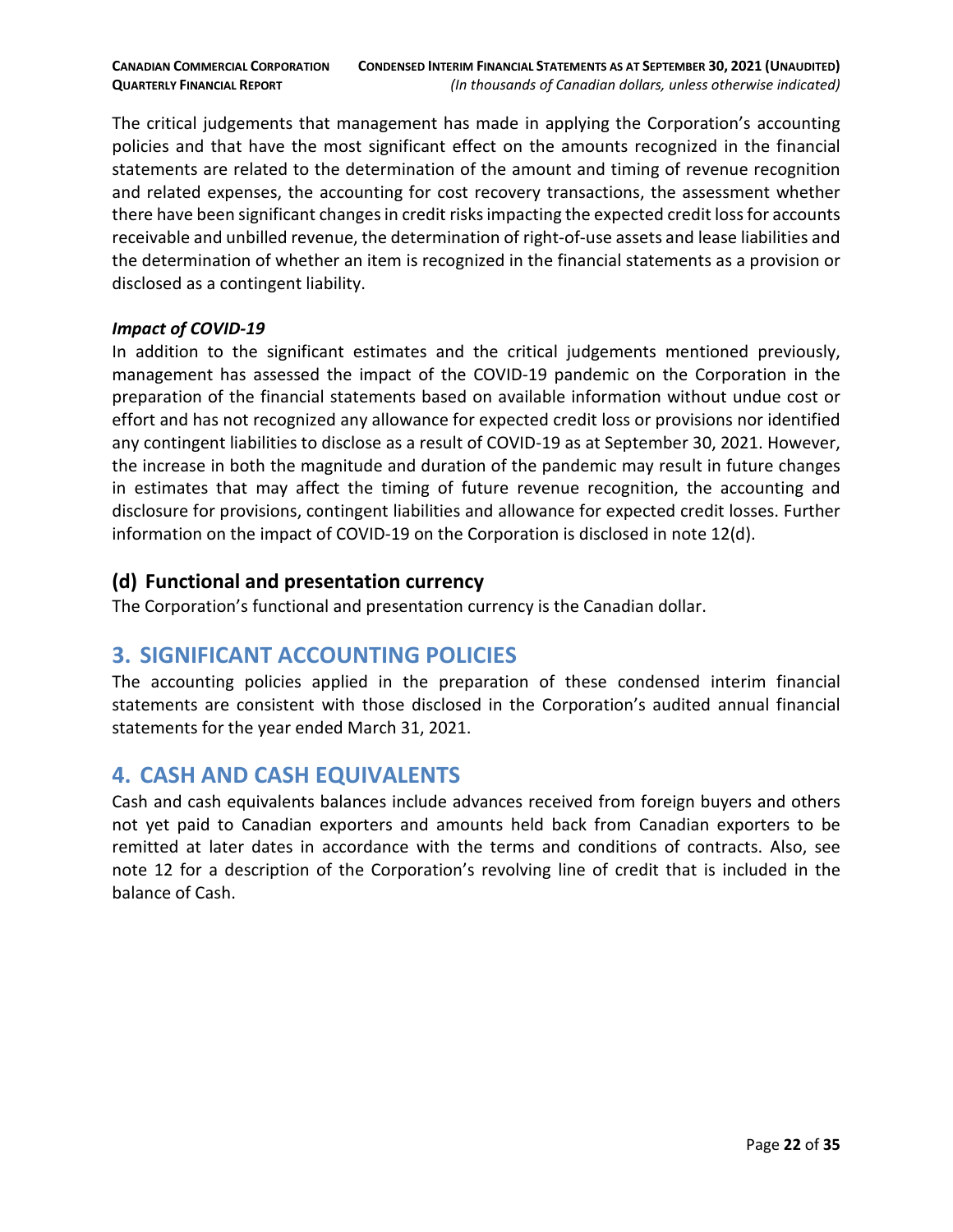The components of cash and cash equivalents were as follows as at:

|                           | September 30, |        |  | March 31, |  |
|---------------------------|---------------|--------|--|-----------|--|
|                           |               | 2021   |  | 2021      |  |
| Cash                      |               | 50,596 |  | 30,297    |  |
| Notice deposits           |               | 10,561 |  | 5,538     |  |
| Short term investments    |               | 1,009  |  | 13,613    |  |
| Cash and cash equivalents |               | 62,166 |  | 49,448    |  |

Cash and cash equivalents had the following balances by currency as at:

|                  | September 30, 2021 |          | March 31, 2021 |          |
|------------------|--------------------|----------|----------------|----------|
|                  | Original           | Canadian | Original       | Canadian |
|                  | currency           | dollars  | currency       | dollars  |
| U.S. dollars     | 24,191             | 30,870   | 23,380         | 29,381   |
| Canadian dollars | 30,733             | 30,733   | 19,599         | 19,599   |
| Chinese renminbi | 2,860              | 563      | 2,440          | 468      |
|                  |                    | 62,166   |                | 49,448   |

### <span id="page-22-0"></span>**5. ACCOUNTS RECEIVABLE**

Accounts receivable include amounts that are due to the Corporation for Fees for service invoiced and yet to be collected, amounts due from foreign buyers related to amounts already paid to Canadian exporters and other amounts primarily from Canadian government organizations. These amounts are based on normal international trade terms and are generally non-interest bearing.

The Corporation's accounts receivable consisted of the following as at:

|                                    | September 30, |        |    | March 31, |
|------------------------------------|---------------|--------|----|-----------|
|                                    |               | 2021   |    | 2021      |
| Accounts receivable                |               | 16,824 | Ŝ. | 23,884    |
| Accrued receivables                |               | 62     |    | 96        |
| Allowance for expected credit loss |               | (146)  |    | (146)     |
|                                    |               | 16,740 |    | 23,834    |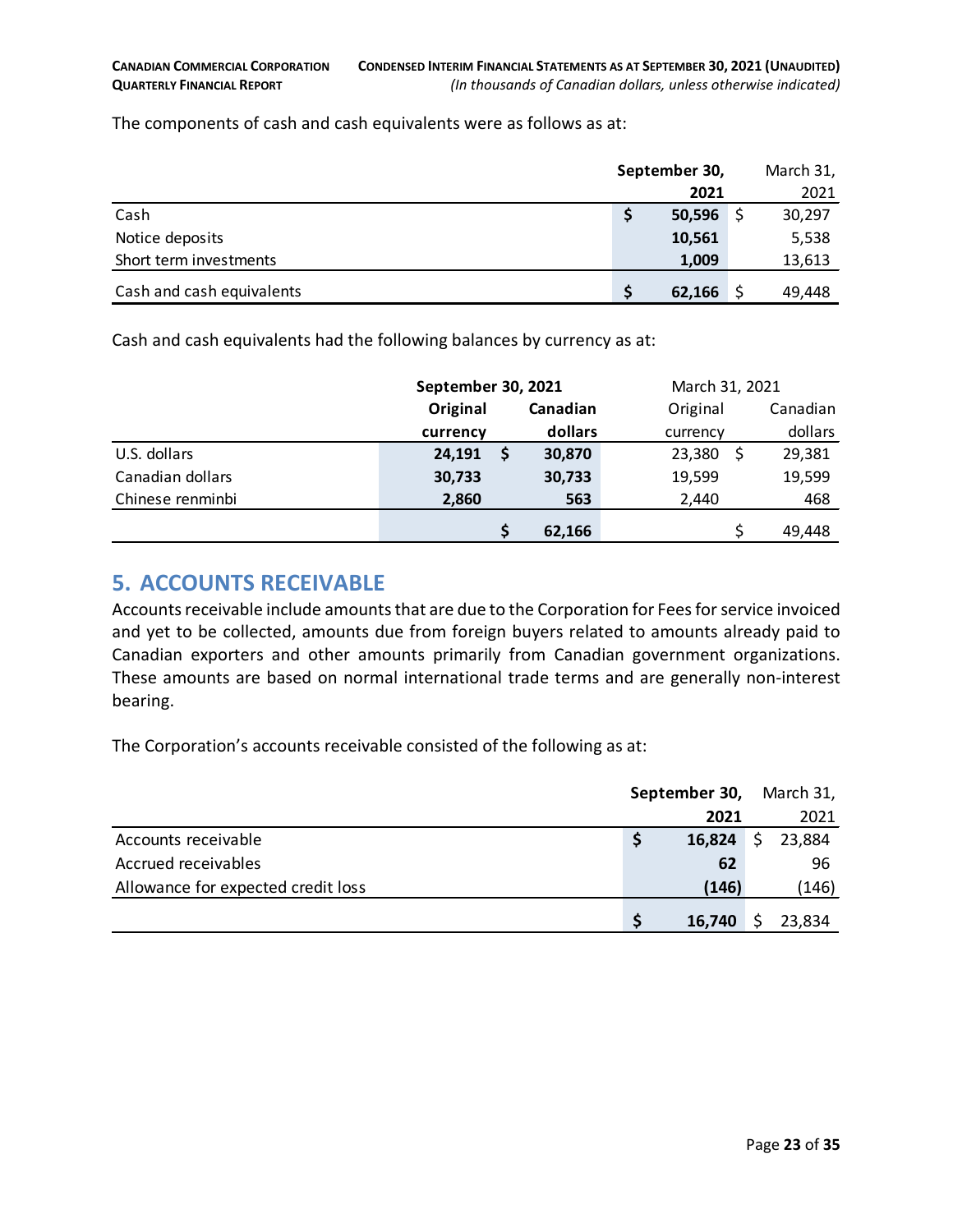The accounts receivable are presented on the Statement of Financial Position as follows as at:

|             | September 30, March 31,     |    |        |
|-------------|-----------------------------|----|--------|
|             | 2021                        |    | 2021   |
| Current     | 16,706 $\frac{1}{2}$ 22,699 |    |        |
| Non-current | 34                          |    | 1,135  |
|             | 16,740                      | \$ | 23,834 |

The currency profile of the Corporation's accounts receivable was as follows as at:

|                  | September 30, 2021 |          | March 31, 2021 |          |  |
|------------------|--------------------|----------|----------------|----------|--|
|                  | Original           | Canadian | Original       | Canadian |  |
|                  | currency           | dollars  | currency       | dollars  |  |
| U.S. dollars     | 12,602             | 16,081   | 18,343         | 23,051   |  |
| Canadian dollars | 659                | 659      | 783            | 783      |  |
|                  |                    | 16,740   |                | 23,834   |  |

Credit and market risks related to accounts receivable are disclosed in note 12.

### <span id="page-23-0"></span>**6. OTHER ASSETS**

The Corporation's other assets included the following as at:

|                   | September 30, |       | March 31, |
|-------------------|---------------|-------|-----------|
|                   |               | 2021  | 2021      |
| Prepaid expenses  |               | 666   | 456       |
| Unbilled revenues |               | 394   | 111       |
|                   | S             | 1,060 | 567       |

# <span id="page-23-1"></span>**7. ACCOUNTS PAYABLE AND ACCRUED LIABILITIES**

Accounts payable and accrued liabilities represent amounts due related to the Corporation's administrative and operating expenses, amounts due to Canadian exporters from amounts received from foreign buyers and other miscellaneous amounts due. These amounts are due on normal trade terms.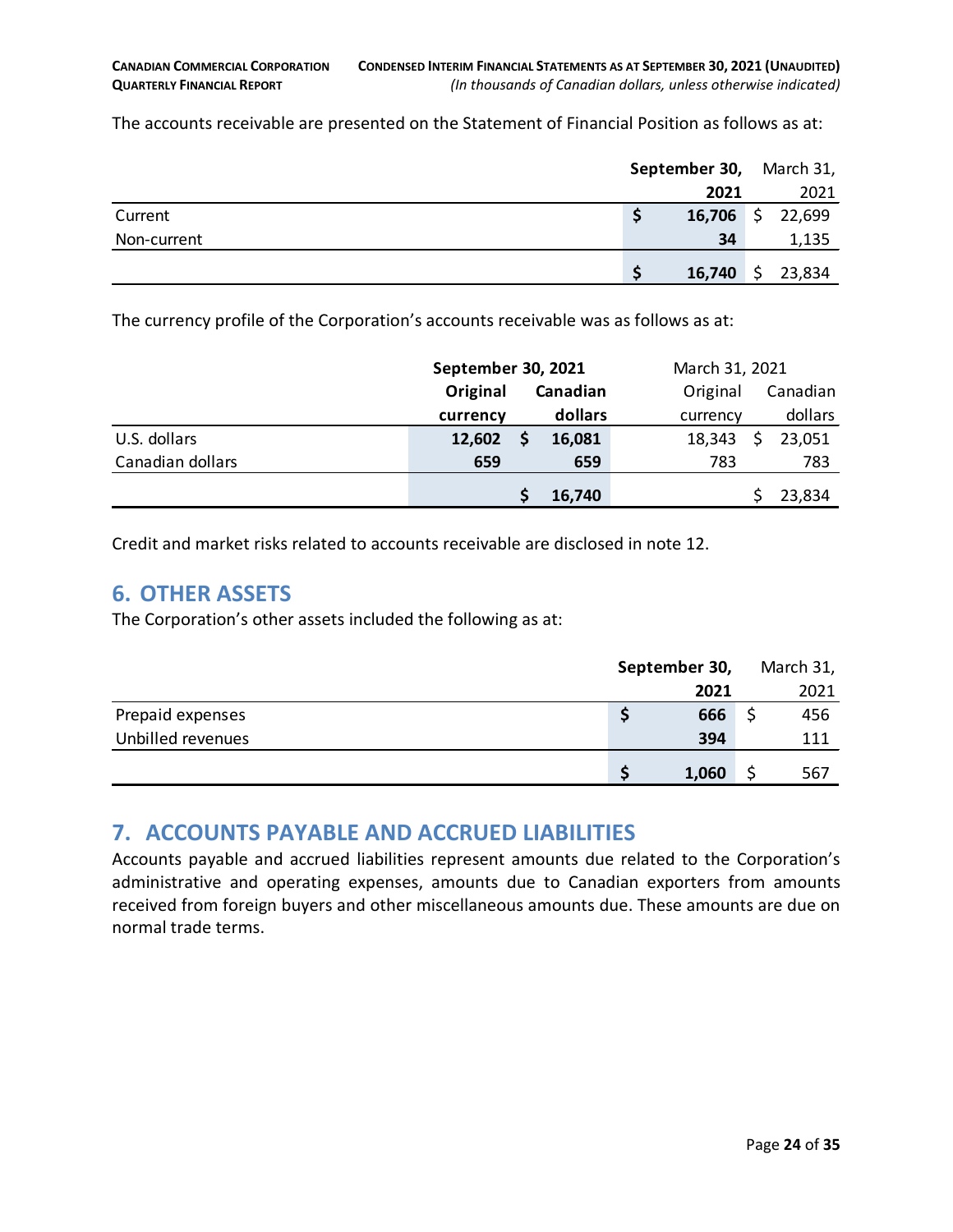The Corporation's accounts payable and accrued liabilities consisted of the following as at:

|                            | September 30, | March 31, |
|----------------------------|---------------|-----------|
|                            | 2021          | 2021      |
| Accounts payable           | 35,123        | 24,216    |
| <b>Accrued liabilities</b> | 2,591         | 2,631     |
|                            | 37,714        | 26,847    |

The currency profile of the Corporation's accounts payable and accrued liabilities was as follows as at:

|                  | September 30, 2021 |          | March 31, 2021 |          |  |
|------------------|--------------------|----------|----------------|----------|--|
|                  | Original           | Canadian | Original       | Canadian |  |
|                  | currency           | dollars  | currency       | dollars  |  |
| U.S. dollars     | 27,242             | 34,764   | 18,534         | 23,293   |  |
| Canadian dollars | 2,920              | 2,920    | 3,486          | 3,486    |  |
| Chinese renminbi | 155                | 30       | 354            | 68       |  |
|                  |                    | 37,714   |                | 26,847   |  |

Market and liquidity risks related to accounts payable and accrued liabilities are disclosed in note 12.

#### <span id="page-24-0"></span>**8. DEFERRED REVENUE**

The change in the Corporation's deferred revenue was as follows:

|                                                                    |   | September 30,                                                                                                                                                                                                                                                                                                                                                 | March 31, |
|--------------------------------------------------------------------|---|---------------------------------------------------------------------------------------------------------------------------------------------------------------------------------------------------------------------------------------------------------------------------------------------------------------------------------------------------------------|-----------|
|                                                                    |   | 2021                                                                                                                                                                                                                                                                                                                                                          | 2021      |
| Balance at the beginning of the year                               | S | 405                                                                                                                                                                                                                                                                                                                                                           | 547       |
| Plus: additional deferred revenue, net of refunds                  |   | $\hskip1.6pt\hskip1.6pt\hskip1.6pt\hskip1.6pt\hskip1.6pt\hskip1.6pt\hskip1.6pt\hskip1.6pt\hskip1.6pt\hskip1.6pt\hskip1.6pt\hskip1.6pt\hskip1.6pt\hskip1.6pt\hskip1.6pt\hskip1.6pt\hskip1.6pt\hskip1.6pt\hskip1.6pt\hskip1.6pt\hskip1.6pt\hskip1.6pt\hskip1.6pt\hskip1.6pt\hskip1.6pt\hskip1.6pt\hskip1.6pt\hskip1.6pt\hskip1.6pt\hskip1.6pt\hskip1.6pt\hskip$ | 107       |
| Less: amounts recognized as Fees for service or cost recovery      |   | (73)                                                                                                                                                                                                                                                                                                                                                          | (285)     |
| Impact of netting unbilled and deferred revenue from same contract |   | (206)                                                                                                                                                                                                                                                                                                                                                         | 36        |
| Balance at the end of the period                                   |   | 126                                                                                                                                                                                                                                                                                                                                                           | 405       |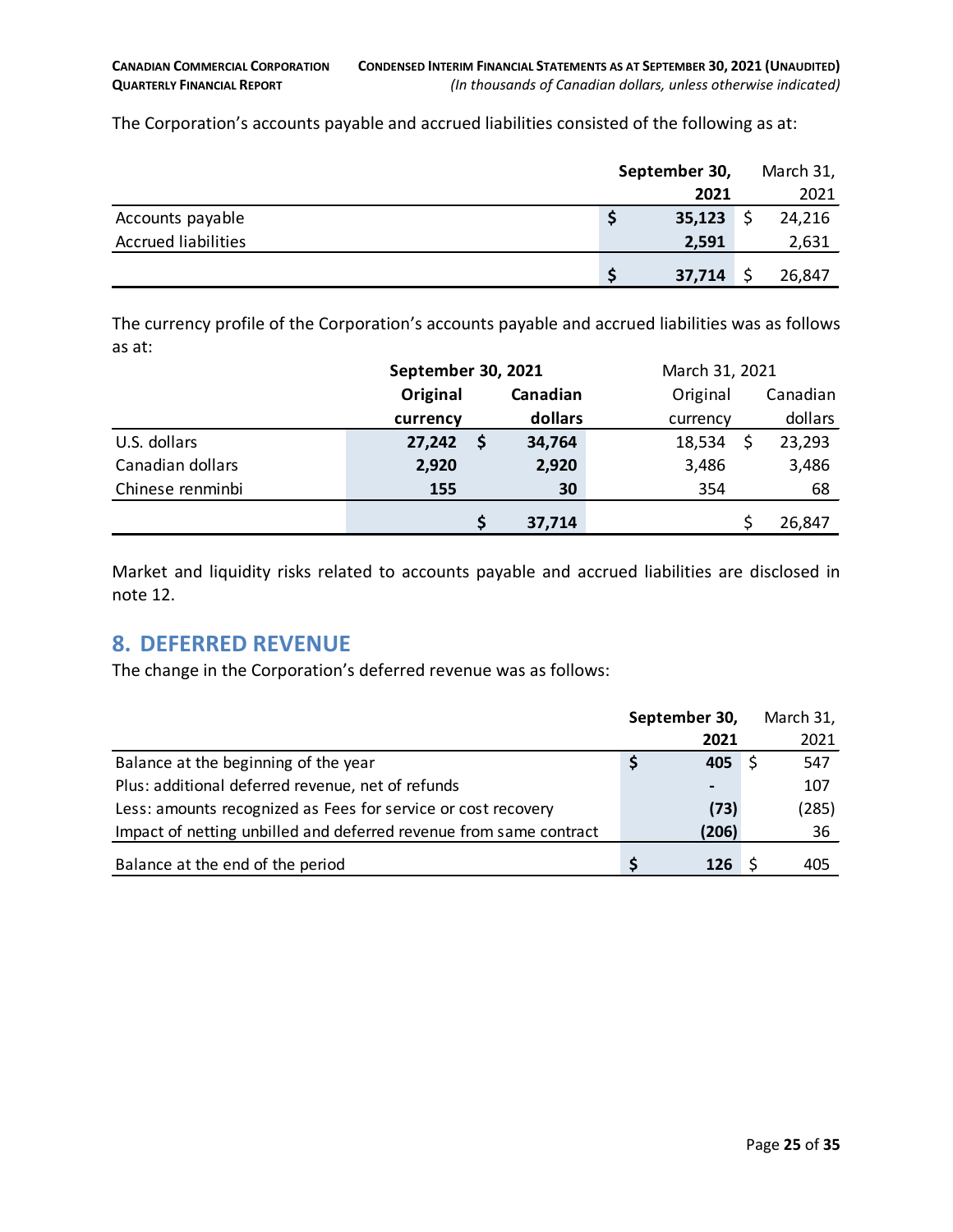# <span id="page-25-0"></span>**9. DEFERRED GOVERNMENT FUNDING**

In May 2021, the Corporation received \$13.0 million from the Department of Finance Canada for the 2021-22 fiscal year. This funding is to be used exclusively for the costs of administration of the DPSA.

A reconciliation of the Corporation's deferred government funding is as follows:

|                                                       | September 30, |          |
|-------------------------------------------------------|---------------|----------|
|                                                       |               | 2021     |
| Balance at the beginning of the year                  |               |          |
| Plus: funding received from the Governement of Canada |               | 13,000   |
| Less: government funding revenue recognized           |               | (6, 122) |
| Balance at the end of the period                      |               | 6,878    |

During the three and six month periods ended September 30, 2021, the Corporation recognized revenue of \$3,119 and \$6,122 respectively (for the three and six month periods ended September 30, 2020 — nil), received from the Government of Canada for the costs to administer the DPSA.

# <span id="page-25-1"></span>**10. LEASE LIABILITIES**

The Corporation's leasing activities relate to office space and office equipment.

In November 2014, the Corporation entered into a fifteen-year lease agreement for office space at the Corporation's current location. The lease payments commenced on December 1, 2016, and the lease expires at the end of November 2031 with an option to extend the term of the lease for an additional five years.

A reconciliation of the Corporation's lease liabilities is as follows:

|                                      | September 30, |       |  | March 31, |
|--------------------------------------|---------------|-------|--|-----------|
|                                      |               | 2021  |  | 2021      |
| Balance at the beginning of the year |               | 6,418 |  | 6,836     |
| Interest expense                     |               | 98    |  | 205       |
| Lease payments                       |               | (309) |  | (623)     |
| Balance at the end of the period     |               | 6,207 |  | 6,418     |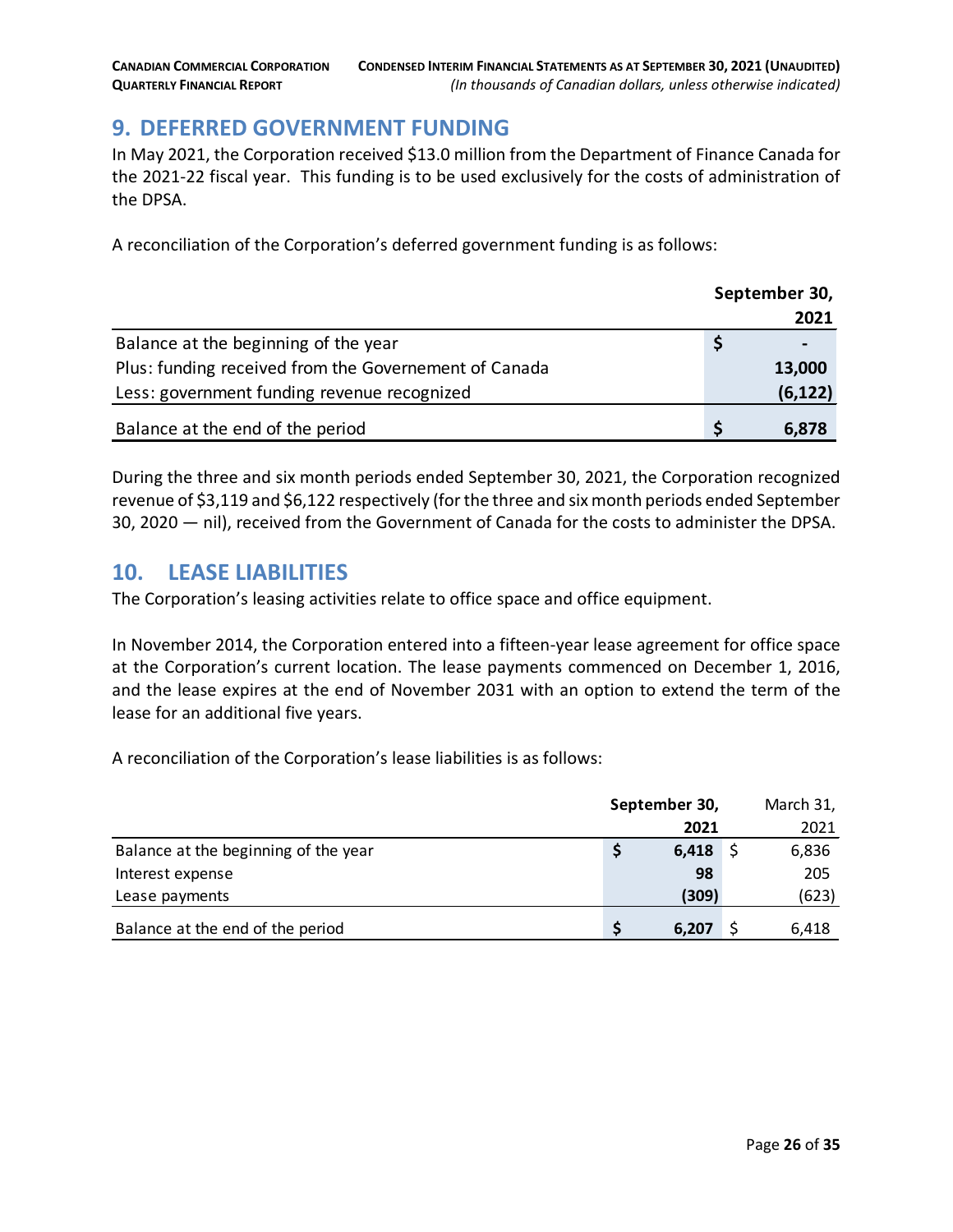The lease liabilities are presented on the Statement of Financial Position as follows as at:

|             | September 30, | March 31, |  |  |
|-------------|---------------|-----------|--|--|
|             | 2021          | 2021      |  |  |
| Current     | 485           | 446       |  |  |
| Non-current | 5,722         | 5,972     |  |  |
|             | 6,207         | 6,418     |  |  |

Interest expense related to lease liabilities are included in finance cost. For the three and six month periods ended September 30, 2021, the Corporation's administrative expenses include \$148 and \$354 respectively (\$208 and \$416 for the three and six month periods ended September 30, 2020) of variable lease payments not included in the measurement of lease liabilities. For the three and six month periods ended September 30, 2021 and September 30, 2020, there were no significant expenses related to leases of low-value assets and short-term leases for which the recognition exemption has been applied.

# <span id="page-26-0"></span>**11. CAPITAL MANAGEMENT**

The Corporation's objective with respect to capital is to preserve and strengthen its capital base through prudent risk management. This objective and the implementation of strategies to optimize operating surpluses ensures that capital is available to facilitate investments in people and processes and to mitigate any potential losses related to operational, performance and credit risk.

The Corporation defines capital as its contributed capital and retained earnings. The Corporation's contributed capital consists of the capital contributed by the Government of Canada. The capital allocation model used by the Corporation determines the capital required across three risk areas: operational risk, performance risk, and credit risk.

The Corporation is not subject to externally imposed capital requirements.

Key strategies used by the Corporation to manage its capital base include: minimizing contract remediation expenses, balancing smart growth with operating expenses, minimizing foreign exchange exposure and optimizing interest income. The Corporation may be required to return to the Government of Canada any part of capital deemed to be in excess of the amount required for the purposes for which the Corporation was constituted.

The Corporation's breakdown of supply of capital was as follows as at:

|                     | September 30, |        |  | March 31, |
|---------------------|---------------|--------|--|-----------|
|                     |               | 2021   |  | 2021      |
| Contributed capital |               | 10,000 |  | 10,000    |
| Retained earnings   |               | 8,721  |  | 12,091    |
|                     |               | 18,721 |  | 22,091    |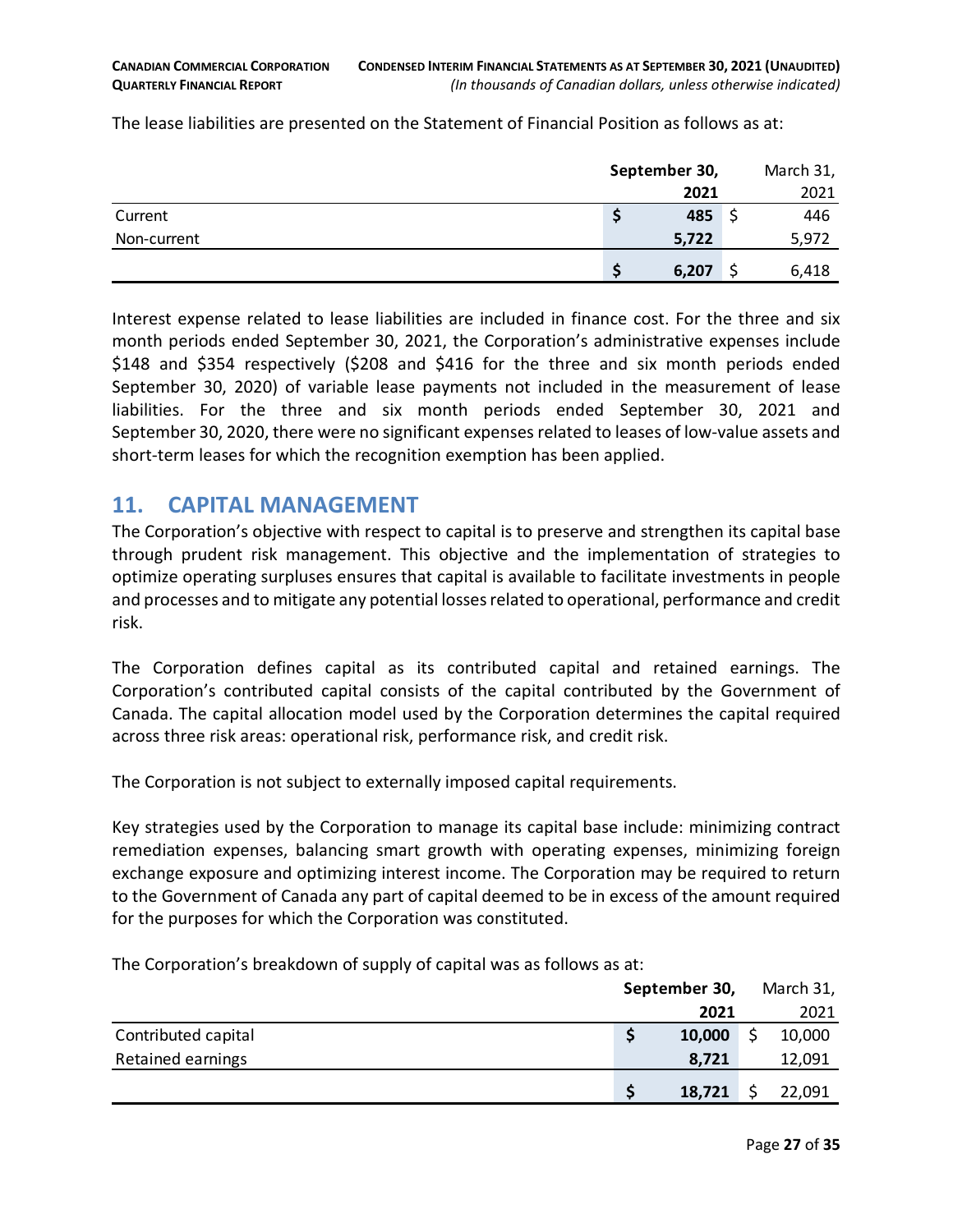# <span id="page-27-0"></span>**12. RISK MANAGEMENT AND FINANCIAL INSTRUMENTS**

As described in the Corporation's Annual Report and audited financial statements for the year ended March 31, 2021, the Corporation is exposed to credit risk, market risk and liquidity risk as a result of holding financial instruments. The following section is a description of the most significant risks associated with financial instruments and how the Corporation manages its risk exposure.

### **(a) Credit risk**

Credit risk is the risk that one party to a financial instrument will cause a financial loss for the other party by failing to discharge an obligation. The credit risk arises principally from the Corporation's cash and cash equivalents, accounts receivable and unbilled revenue which includes Fees for service due to the Corporation. The carrying amount of financial assets recorded in the financial statements represents the maximum exposure to credit risk.

#### *Cash and cash equivalents*

The Corporation invests surplus funds to earn investment income with the objective of maintaining safety of principal and providing adequate liquidity to meet cash flow requirements. The Corporation's exposure to credit risk from investing cash and cash equivalents is minimized through compliance with the Corporation's Board of Directors approved investment policy, which specifies approved investment instruments and portfolio limits. The Corporation invests cash and cash equivalents in highly liquid demand deposits and temporary investments with a Canadian chartered bank. Investments must maintain credit ratings at or above thresholds identified from at least two of the agencies listed below:

- Moody's rating of P1
- Standard and Poor's ("S&P") rating of A1
- Dominion Bond Rating Service ("DBRS") rating of R1 (low)

#### *Accounts receivable*

The Corporation has credit risk related to accounts receivable which includes Fees for service revenue and other amounts owed to the Corporation. Other amounts include situations where the Corporation may agree to pay DPSA and non-DPSA invoices at the request of Canadian exporters prior to receiving funds from the US Department of Defence or other foreign buyers.

Since the DPSA foreign buyer is rated AAA by recognized rating agencies, the credit exposure is minimized to acceptable levels. For non-DPSA foreign buyers, the Corporation assesses the credit risk to ensure it is also within acceptable levels.

As at September 30, 2021, 54% (March 31, 2021 — 26%) of the Corporation's accounts receivable were from AAA credit rated counterparties.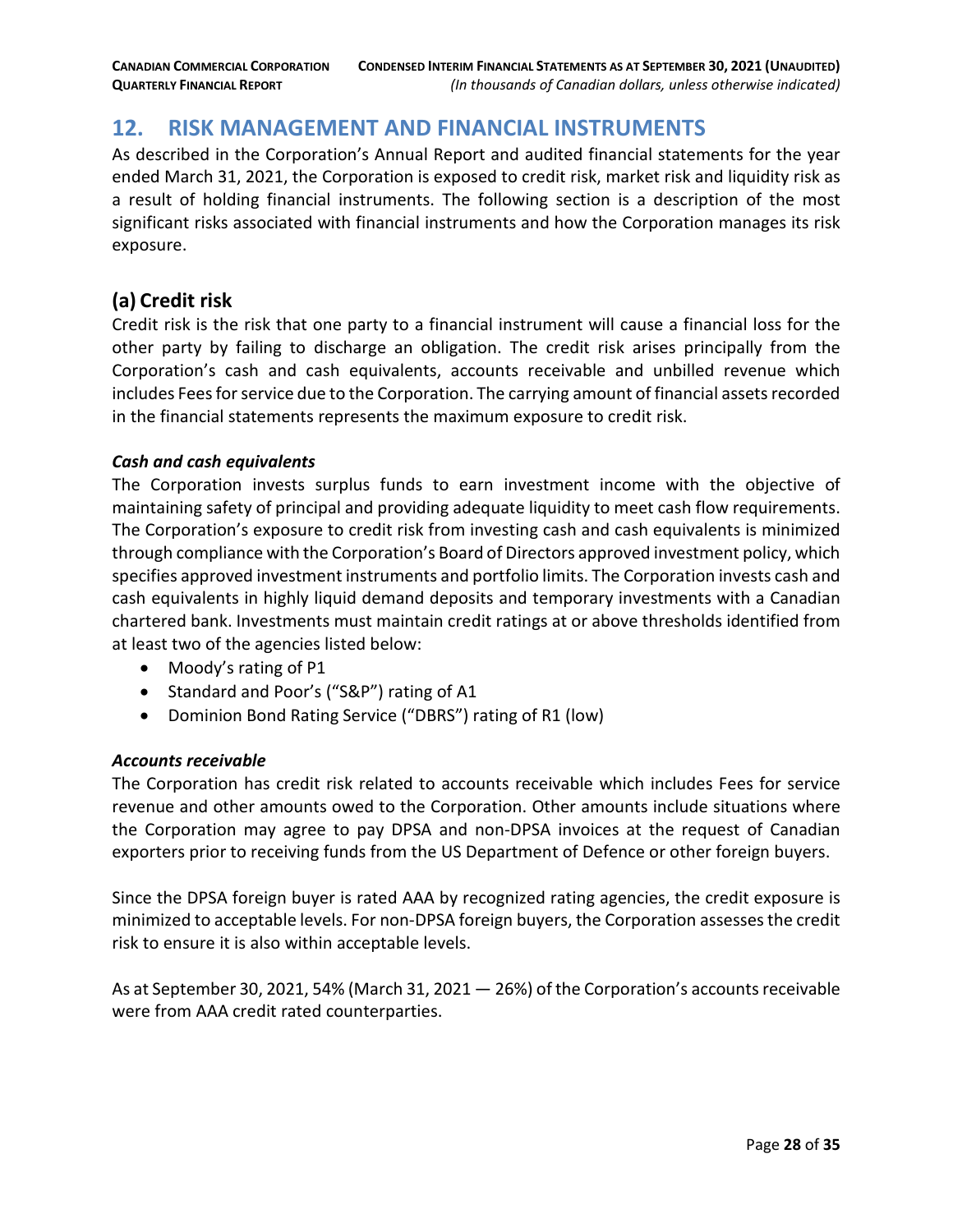The Corporation measures a loss allowance on accounts receivable equal to the lifetime expected credit loss. The lifetime expected credit loss is estimated based on the Corporation's historical credit loss experience adjusted for factors specific to foreign buyers or other entities including credit risk rating, general economic conditions and an assessment of both the current and forecasted direction of conditions at the reporting date.

Since March 31, 2021, there has been no movement in lifetime expected credit loss recognized for accounts receivable in accordance with the simplified approach set out in *IFRS 9.* When applicable, changes in allowance for expected credit loss are included in the Other expenses' component of Administrative expenses.

As at September 30, 2021, the Corporation recognized a loss allowance for expected credit loss of \$89 related to accounts receivable from foreign buyers and other entities arising from contracts with customers. There has been no change in the estimation techniques or significant assumptions made during the current reporting period.

The maximum exposure to credit risk for accounts receivable by geographic region was as follows as at:

|                                      | September 30, |        |    | March 31, |
|--------------------------------------|---------------|--------|----|-----------|
|                                      |               | 2021   |    | 2021      |
| <b>United States</b>                 | Ş             | 8,300  | \$ | 5,445     |
| Asia *                               |               | 7,166  |    | 17,019    |
| Canada                               |               | 768    |    | 772       |
| <b>Central America and Caribbean</b> |               | 453    |    | 554       |
| South America                        |               | 53     |    | 44        |
|                                      |               | 16,740 |    | 23,834    |

\* Includes Middle East

Accounts receivable are considered past due when the payer has failed to make the payment by the contractual due date. The ageing profile of the Corporation's past due accounts receivable was as follows as at:

|                            |   | September 30, | March 31, |
|----------------------------|---|---------------|-----------|
|                            |   | 2021          | 2021      |
| $<$ 30 days                | Ş | 1,296         | 390       |
| $>$ 30 days and < 180 days |   | 7,295         | 4,495     |
| $>180$ days                |   | 500           | 1,115     |
|                            |   | 9,091         | 6,000     |

Except for the amounts included in allowance for expected credit loss, all overdue accounts receivable are considered fully collectable as at September 30, 2021.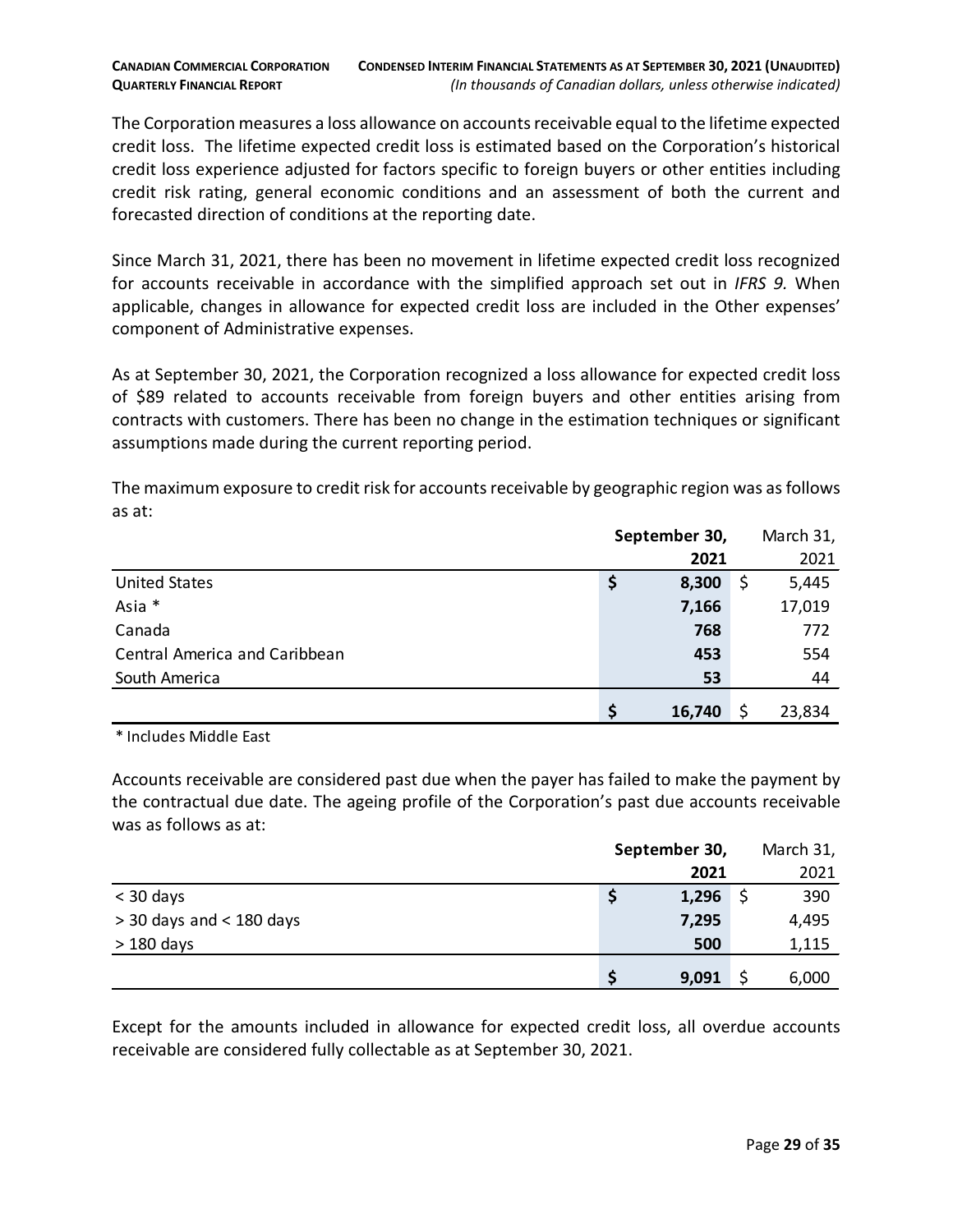When applicable, accounts receivable from the ABP contract covered by payments expected to be received beyond 12 months after the reporting period are presented as long term. As at September 30, 2021, there were no long-term receivable related to the ABP contract. As at March 31, 2021, these receivables were categorized as level 2 in the fair value hierarchy and the Corporation had determined that their fair value approximated their carrying value using the income approach.

#### **(b)Market risk**

Market risk is the risk that the fair value or future cash flows of a financial instrument will fluctuate because of changes in market rates. Market risk comprises three types of risk: currency risk, interest rate risk and other price risk. The Corporation is not exposed to significant interest rate risk or other price risk, however, as noted below, does have currency risk exposure. The Corporation has no significant derivatives or embedded derivatives that require recognition as an asset or liability on the Statement of Financial Position.

#### *Currency Risk*

Currency risk is the risk that the fair value or future cash flows of a financial instrument will fluctuate because of changes in foreign exchange rates. The Corporation is exposed to foreign currency risk due to timing differences between the recognition of Fees for service revenue and actual cash receipt for certain contracts. As at September 30, 2021, the Corporation's currency risk exposure is minimal.

### **(c) Liquidity risk**

Liquidity risk is the risk that an entity will encounter difficulty in meeting obligations associated with financial liabilities that are settled by delivering cash or another financial asset.

Liquidity risk is minimized through compliance with the Corporation's investment policy whereby cash and cash equivalents are invested in highly liquid demand deposits and temporary investments with a Canadian financial institution in order to meet financial obligations on a timely basis.

A potential claim for damages for non-performance of outstanding contracts could create liquidity risk for the Corporation. To mitigate this risk, the Corporation has contractual recourse that consists of, in all material respects, back-to-back contractual obligations from Canadian exporters in an amount equal to the value of the contract. In addition, the Corporation receives an indemnity from the exporter against any additional costs incurred by entering into the back-to-back contractual relationship. In order to further mitigate its overall liquidity risk exposure from non-performance on contracts, the Corporation may supplement this recourse by requiring the Canadian exporter to provide commercial securities including holdbacks, bank guarantees, surety bonds, parent guarantees, insurance assignments, property liens, personal guarantees and shareholder cash to be held in trust with the Corporation.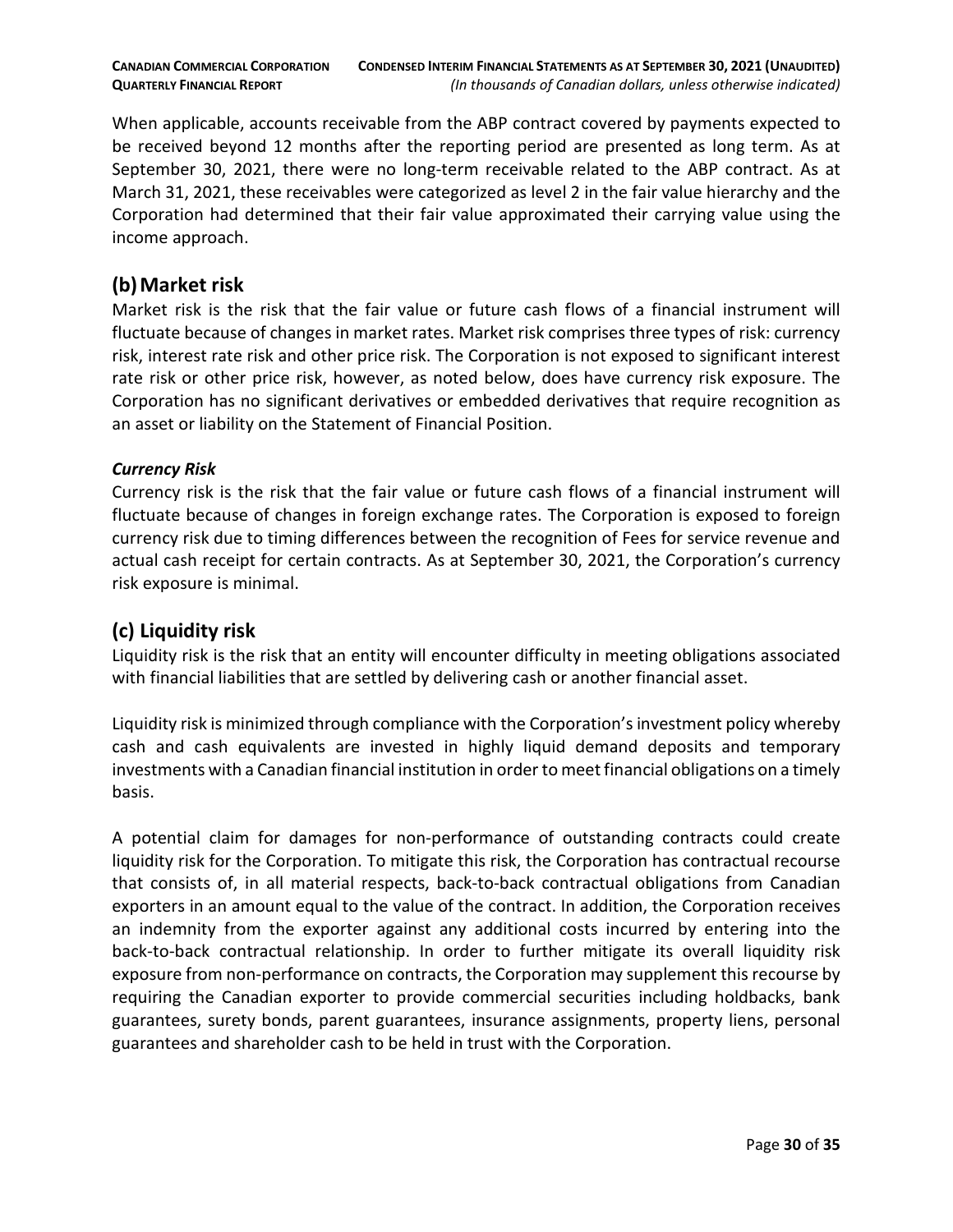As part of the normal course of business, management assesses the likelihood of any contingent liabilities. Contingent liabilities with respect to certain unresolved contract issues are disclosed in note 17(b).

Under contract terms, other than DPSA related contracts, payments to Canadian exporters are usually not made in advance of receipt of payment from foreign buyers, and therefore do not expose the Corporation to liquidity risk.

The CCC Act permits the Corporation to borrow from the Consolidated Revenue Fund or enter into other credit arrangements or indemnities from other sources for an amount not to exceed \$90.0 million.

The Corporation has a revolving credit facility providing access to funds in the amount of \$40.0 million (March 31, 2021 – \$40.0 million) Canadian or its U.S. dollar equivalent. The credit facility is used exclusively for the Corporation's working capital requirements to facilitate payments to Canadian exporters under the DPSA business line.

As per contractual terms in the DPSA business line, the Corporation commits to payments to Canadian exporters within thirty days on most contracts. For the International contracts, the Corporation commits to payments within two to five business days from receipt of payments from the foreign buyer. At times, collection of amounts from the foreign buyer on DPSA contracts can take more than thirty days. This can occasionally result in the Corporation using the credit facility in the normal course of operations. Indebtedness under this agreement is unsecured and this credit facility has an expiry date of December 31, 2021 subject to extension by the Minister of Finance or the approval of a corporate plan. As at September 30, 2021, the draw on this line of credit was nil (March 31, 2021 — nil).

#### *Accounts payable and accrued liabilities*

Accounts payable and accrued liabilities are due on normal trade terms. The maturity profile of the Corporation's accounts payable and accrued liabilities was as follows as at:

|          | September 30, |        |  | March 31, |
|----------|---------------|--------|--|-----------|
|          |               | 2021   |  | 2021      |
| < 1 year |               | 37,714 |  | 26,847    |
|          |               | 37,714 |  | 26,847    |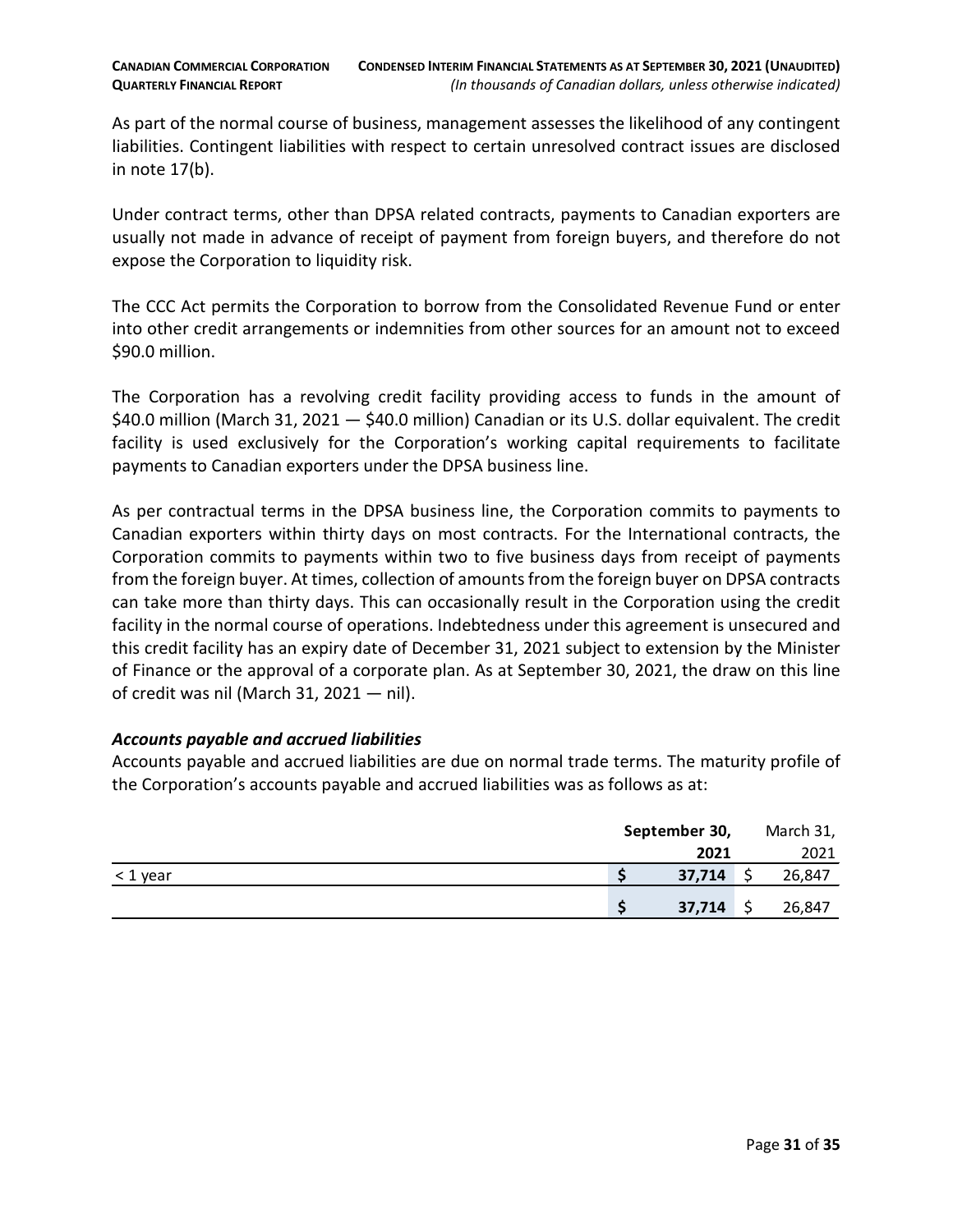## **(d)Risk associated to COVID-19**

COVID-19 has impacted the following risks for the Corporation:

#### *Business environment risk*

Potential foreign buyers may adjust their procurement plans to focus on their domestic response to COVID-19 which could result in decreased demand for the Corporation's services and therefore, impacting its revenue generating potential. The Corporation monitors environmental changes resulting from COVID-19 to manage this risk and adapts processes as necessary. Additionally, the magnitude of the adverse economic impact of COVID-19 may differ from one country to another which may impact the credit risk associated to the Corporation's accounts receivable and unbilled revenue from its foreign buyers. To manage this risk, the Corporation closely monitors the aging of its accounts receivable and unbilled revenue and monitors the general economic conditions of its foreign buyers to determine whether there has been an increase in credit risk and whether any allowance for expected credit loss should be recognized. As at September 30, 2021, the Corporation's allowance for expected credit loss are not related to COVID-19.

#### *Supplier performance risk*

COVID-19 may impact exporters' capacity to meet their contractual obligations either through possible reduced sales volumes or impacted supply chains. Ultimately, some companies may fail during the pandemic. To manage this risk, the Corporation monitors the financial condition of its exporter portfolio and assesses whether any provision for contract remediation should be recognized or a contingent liability disclosed. As at September 30, 2021, the Corporation has not recognized any provisions nor identified any contingent liabilities to disclose as a result of COVID-19.

### <span id="page-31-0"></span>**13. REVENUE FROM CONTRACTS WITH CUSTOMERS**

#### **(a) Disaggregation of Fees for service revenue**

For the three and six month periods ended September 30, the sources of the Corporation's Fees for service revenue were as follows:

|                                  | For the three months<br>ended September 30 |       |  |       | For the six months<br>ended September 30 |       |  |       |      |  |      |
|----------------------------------|--------------------------------------------|-------|--|-------|------------------------------------------|-------|--|-------|------|--|------|
|                                  | 2020<br>2021                               |       |  |       |                                          |       |  |       | 2021 |  | 2020 |
| International business           | Ş                                          | 525   |  | 4,983 |                                          | 1,115 |  | 6,006 |      |  |      |
| Lottery programs                 |                                            | 219   |  | 179   |                                          | 449   |  | 302   |      |  |      |
|                                  | Ş                                          | 744   |  | 5,162 |                                          | 1,564 |  | 6,308 |      |  |      |
| Government of Canada initiatives |                                            | 523   |  | 605   |                                          | 1,045 |  | 1,045 |      |  |      |
|                                  |                                            | 1,267 |  | 5.767 |                                          | 2.609 |  | 7.353 |      |  |      |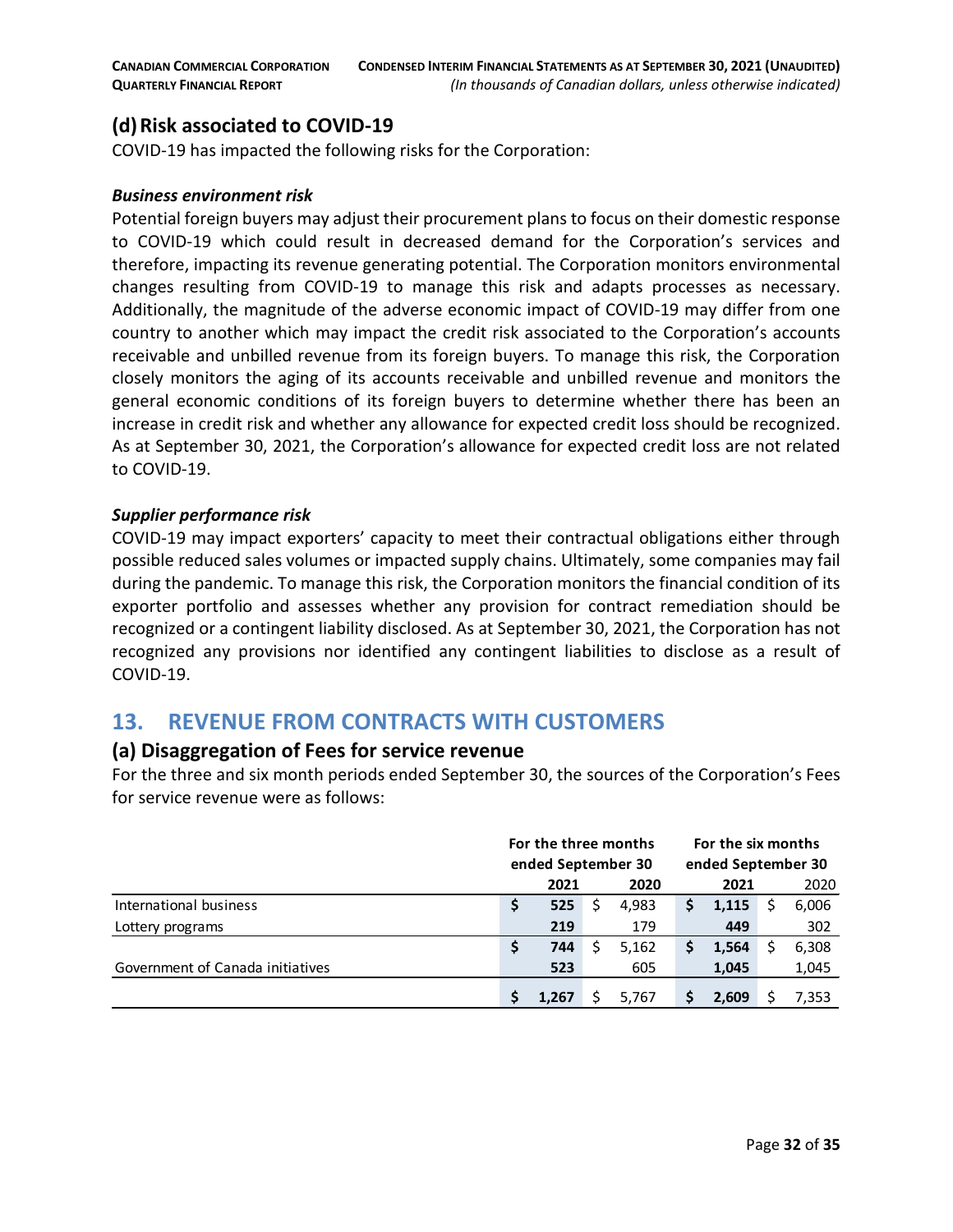## **(b) Unsatisfied (or partially unsatisfied) performance obligations**

Unsatisfied, or partially unsatisfied, contractual performance obligations are mostly due to services which are yet to be provided by the Corporation over the remaining duration of the contract. The following table sets out the estimated transaction prices allocated to unsatisfied, or partially unsatisfied contracted performance obligations of the Corporation to be met in the future and the estimated timing of revenue recognition as at September 30, 2021. Actual amounts may differ from these estimates due to a variety of factors, including the unpredictable nature of customer behaviour, industry regulation and the economic and political environments in which the Corporation operates.

|                             | September 30, |
|-----------------------------|---------------|
|                             | 2021          |
| < 1 year                    | 13,457<br>c   |
| and the control<br>> 1 year | 23,522        |
|                             | 36,979        |

The above amounts do not include the variable consideration portions of the lottery programs as they cannot be reliably estimated.

### <span id="page-32-0"></span>**14. OTHER INCOME**

The Corporation earns other income from various sources which are typically not from international business activities. The table below illustrates the sources of other income for the three and six month periods ended September 30:

|                      | For the three months<br>ended September 30 |                  |      |      | For the six months<br>ended September 30 |      |  |     |
|----------------------|--------------------------------------------|------------------|------|------|------------------------------------------|------|--|-----|
|                      | 2021<br>2020                               |                  | 2021 |      |                                          | 2020 |  |     |
| Discounting income   |                                            | $13 \quad \zeta$ |      | 76 S |                                          | 46   |  | 137 |
| Miscellaneous income |                                            | 15               |      | 17   |                                          | 31   |  | 34  |
|                      |                                            | 28               |      | 93S  |                                          | 77   |  |     |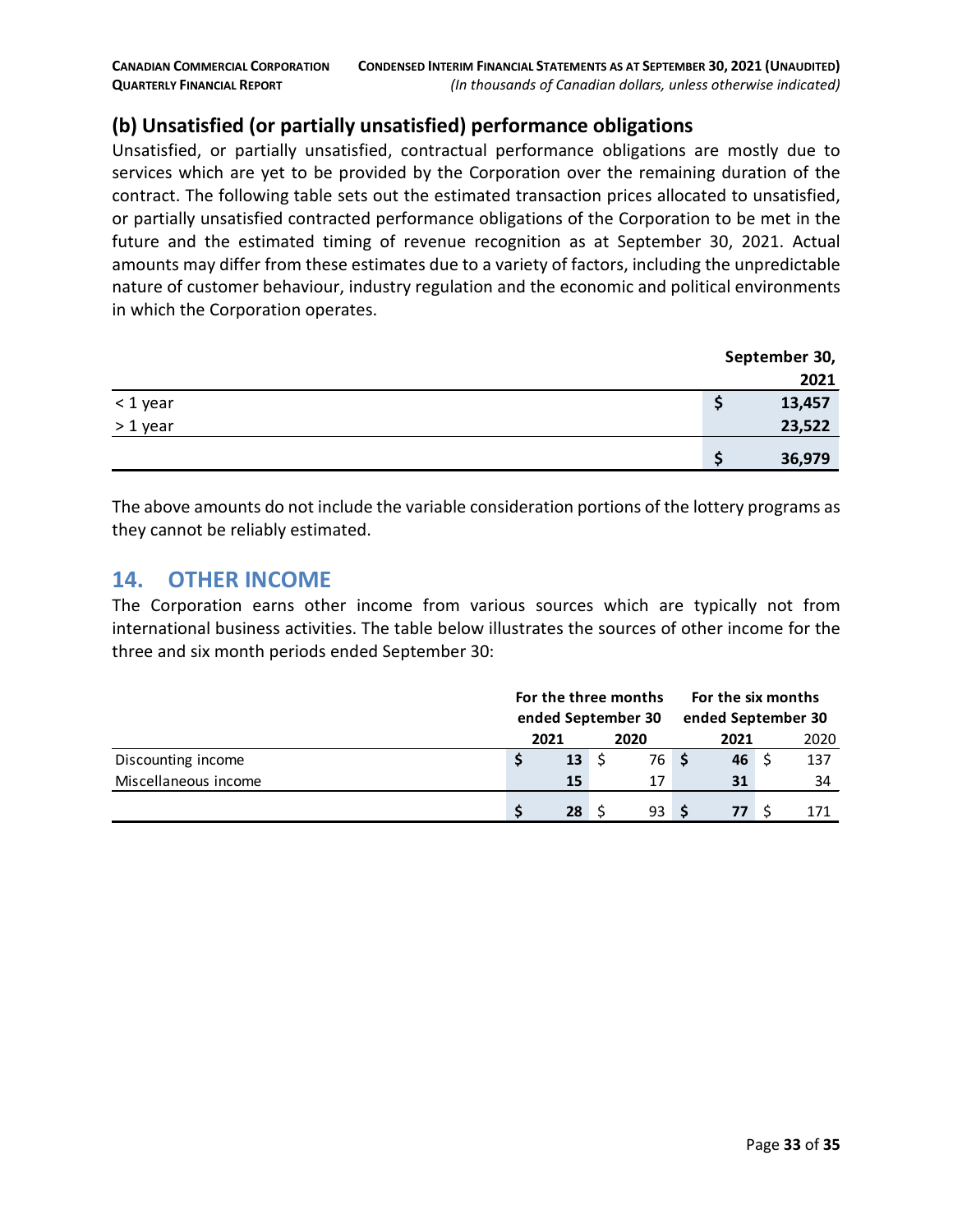# <span id="page-33-0"></span>**15. ADMINISTRATIVE EXPENSES**

Administrative expenses for the three and six month periods ended September 30 are as follows:

|                                             | For the three months |       |    |       | For the six months |        |    |        |  |  |
|---------------------------------------------|----------------------|-------|----|-------|--------------------|--------|----|--------|--|--|
|                                             | ended September 30   |       |    |       | ended September 30 |        |    |        |  |  |
|                                             |                      | 2021  |    | 2020  |                    | 2021   |    | 2020   |  |  |
| Workforce compensation and related expenses | \$                   | 4,376 | \$ | 3,805 | \$                 | 8.794  | \$ | 8,395  |  |  |
| Contract management services                |                      | 634   |    | 639   |                    | 1,284  |    | 1,279  |  |  |
| Consultants                                 |                      | 299   |    | 332   |                    | 677    |    | 431    |  |  |
| Rent and related expenses                   |                      | 192   |    | 206   |                    | 450    |    | 543    |  |  |
| Software, hardware and support              |                      | 198   |    | 169   |                    | 396    |    | 387    |  |  |
| Depreciation                                |                      | 143   |    | 190   |                    | 291    |    | 376    |  |  |
| Communications                              |                      | 50    |    | 123   |                    | 105    |    | 146    |  |  |
| Travel and hospitality                      |                      | 34    |    | 6     |                    | 35     |    | 21     |  |  |
| Other expenses                              |                      | 91    |    | 72    |                    | 141    |    | 127    |  |  |
|                                             | \$                   | 6.017 | Ś  | 5,542 | S                  | 12.173 | Ś  | 11.705 |  |  |

### <span id="page-33-1"></span>**16. RELATED PARTY TRANSACTIONS**

The Corporation is related in terms of common ownership to all Government of Canada departments, agencies and Crown corporations. The Corporation enters into transactions with these entities in the normal course of business, under the same terms and conditions that apply to unrelated parties, and as such the transactions approximate fair value.

### <span id="page-33-2"></span>**17. CONTINGENCIES**

#### **(a) Collateral**

The value of outstanding deliverables to be performed by Canadian exporters for which the Corporation, on behalf of the Government of Canada, has guaranteed performance to foreign government buyers as at September 30, 2021 was \$9.6 billion (March 31, 2021 — \$9.4 billion).

To manage performance risk of outstanding deliverables, the Corporation has contractual recourse that consists, in all material respects, of corresponding deliverables from Canadian exporters in the same amount. The collateral pledged by Canadian exporters is to mitigate counterparty risk to the deliverables guaranteed by the Corporation in the event of non-performance claims against the Corporation for reasons related to the Canadian exporter failing to perform per the terms and conditions of contracts. In addition, to further mitigate the overall exposure to potential damage claims for non-performance, and depending upon the results of its due diligence, the Corporation may supplement this recourse by requiring the Canadian exporter to provide commercial securities including holdbacks, bank guarantees, surety bonds, parent guarantees, insurance assignments, property liens, personal guarantees and shareholder cash held in trust with the Corporation.